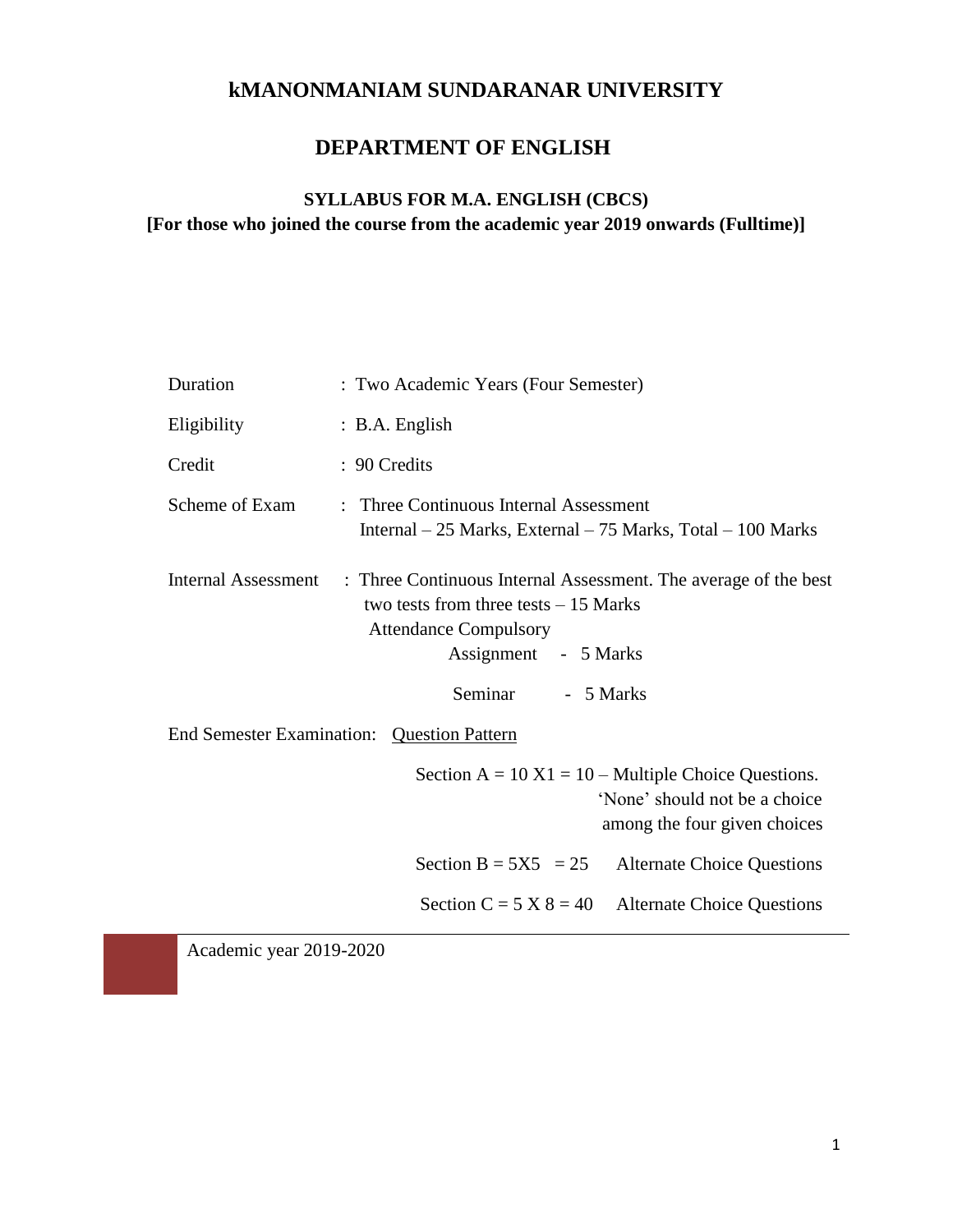## MANONMANIAM SUNDARANAR UNIVERSITY **DEPARTMENT OF ENGLISH - M.A. ENGLISH (CBCS) SCHEME OF EXAMINATIONS & VALUATION**

**For those who joined the course from the academic year 2019 onwards (Fulltime) Semester I**

| Paper        | <b>Subject</b>             | <b>Credit</b>  | <b>Internal</b> | <b>External</b> | <b>Total</b> | <b>Exam</b>     |
|--------------|----------------------------|----------------|-----------------|-----------------|--------------|-----------------|
|              |                            |                |                 |                 |              | <b>Duration</b> |
| I            | <b>British Poetry</b>      | $\overline{4}$ | 25              | 75              | 100          | 3 hours         |
| $\mathbf{I}$ | Indian English             | $\overline{4}$ | 25              | 75              | 100          | 3 hours         |
|              | Literature -Pre-           |                |                 |                 |              |                 |
|              | <b>Independence Period</b> |                |                 |                 |              |                 |
| III          | <b>American Literature</b> | $\overline{4}$ | 25              | 75              | 100          | 3 hours         |
| IV           | Introduction to            | $\overline{4}$ | 25              | 75              | 100          | 3 hours         |
|              | Linguistics and            |                |                 |                 |              |                 |
|              | Phonetics                  |                |                 |                 |              |                 |
|              | (e-pathshala online        |                |                 |                 |              |                 |
|              | course)                    |                |                 |                 |              |                 |
| $\mathbf V$  | Women's                    | 3              | 25              | 75              | 100          | 3 hours         |
|              | <b>Literature/Theory</b>   |                |                 |                 |              |                 |
|              | and Practice of            |                |                 |                 |              |                 |
|              | <b>Translation/Third</b>   |                |                 |                 |              |                 |
|              | <b>World Literature</b>    |                |                 |                 |              |                 |

## **Semester II**

| Paper       | <b>Subject</b>                     | <b>Credit</b>  | <b>Internal</b> | <b>External</b> | <b>Total</b> | <b>Exam</b>     |
|-------------|------------------------------------|----------------|-----------------|-----------------|--------------|-----------------|
|             |                                    |                |                 |                 |              | <b>Duration</b> |
|             |                                    |                |                 |                 |              |                 |
| VI          | <b>British Prose</b>               | 4              | 25              | 75              | 100          | 3 hours         |
| VII         | Indian English Literature –        | $\overline{4}$ | 25              | 75              | 100          | 3 hours         |
|             | Post-Independence Period           |                |                 |                 |              |                 |
| <b>VIII</b> | Canadian Literature                | 4              | 25              | 75              | 100          | 3 hours         |
| IX          | Postcolonial Theory                | $\overline{4}$ | 25              | 75              | 100          | 3 hours         |
| X           | <b>Cultural Studies Theory and</b> | 3              | 25              | 75              | 100          | 3 hours         |
|             | <b>Practice/ Green Literature/</b> |                |                 |                 |              |                 |
|             | <b>Writing for Media</b>           |                |                 |                 |              |                 |
| XI          | <b>Supportive 1</b>                | 3              | 25              | 75              | 100          | 3 hours         |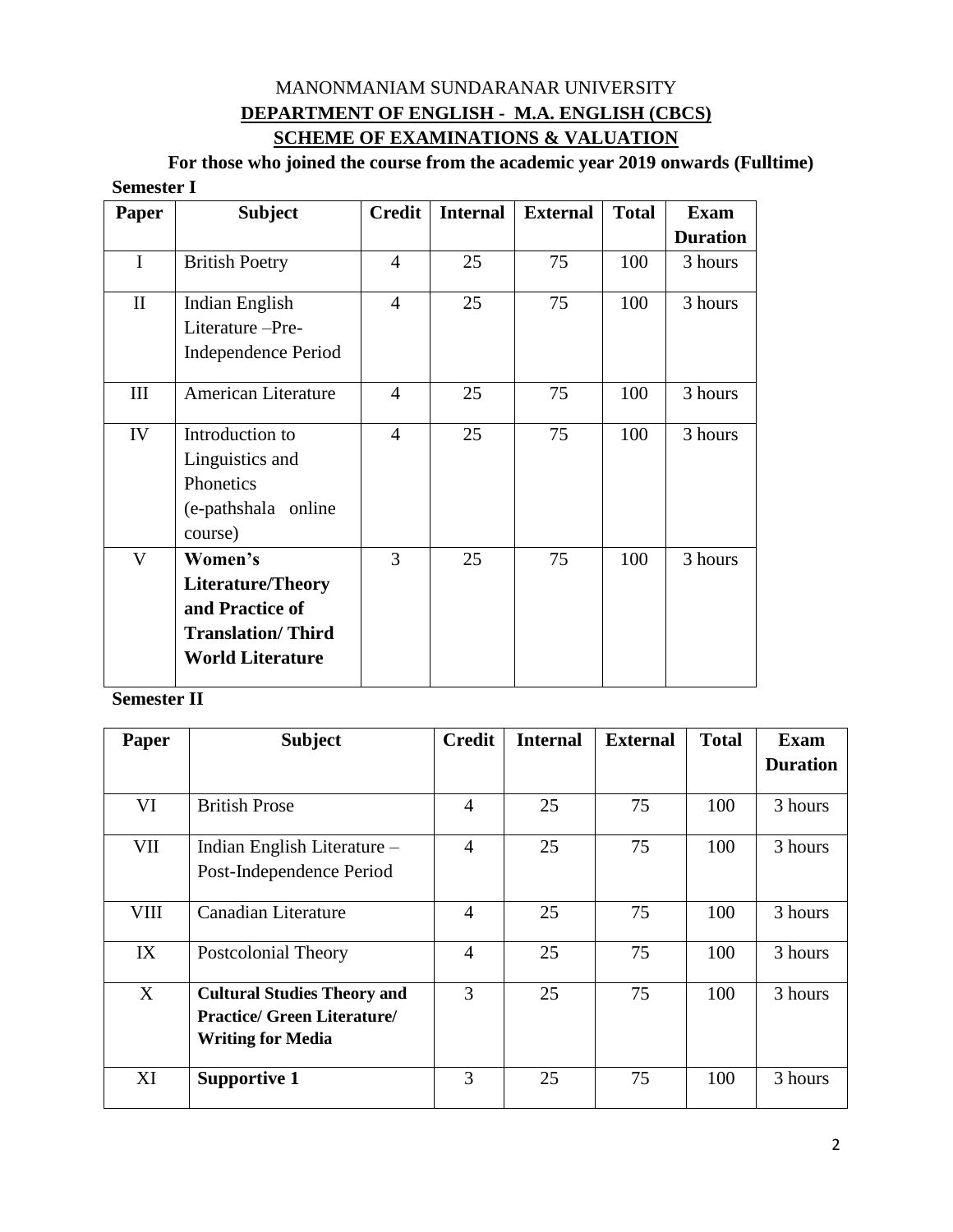## **Semester III**

| Paper       | <b>Subject</b>                 | <b>Credit</b>  | <b>Internal</b> | <b>External</b> | <b>Total</b> | <b>Exam</b>     |
|-------------|--------------------------------|----------------|-----------------|-----------------|--------------|-----------------|
|             |                                |                |                 |                 |              | <b>Duration</b> |
|             |                                |                |                 |                 |              |                 |
| XII         | <b>British Drama</b>           | 4              | 25              | 75              | 100          | 3 hours         |
| XIII        | National Literatures in        | $\overline{4}$ | 25              | 75              | 100          | 3 hours         |
|             | Translation                    |                |                 |                 |              |                 |
| <b>XIV</b>  | Critical Theory I              | 4              | 25              | 75              | 100          | 3 hours         |
|             |                                |                |                 |                 |              |                 |
| XV          | <b>Research Methodology</b>    | $\overline{4}$ | 25              | 75              | 100          | 3 hours         |
| <b>XVI</b>  | <b>Ethnic Literature/ Film</b> | 3              | 25              | 75              | 100          | 3 hours         |
|             | <b>Studies/American</b>        |                |                 |                 |              |                 |
|             | Poetry – Post 1940             |                |                 |                 |              |                 |
| <b>XVII</b> | <b>Supportive 2</b>            | 3              | 25              | 75              | 100          | 3 hours         |

## **Semester IV**

| Paper        | <b>Subject</b>                | <b>Credit</b>  | <b>Internal</b> | <b>External</b> | <b>Total</b> | <b>Exam</b>     |
|--------------|-------------------------------|----------------|-----------------|-----------------|--------------|-----------------|
|              |                               |                |                 |                 |              | <b>Duration</b> |
|              |                               |                |                 |                 |              |                 |
| <b>XVIII</b> | <b>British Fiction</b>        | $\overline{4}$ | 25              | 75              | 100          | 3 hours         |
| <b>XIX</b>   | Critical Theory II            | 4              | 25              | 75              | 100          | 3 hours         |
| XX           | Shakespeare                   | $\overline{4}$ | 25              | 75              | 100          | 3 hours         |
| <b>XXI</b>   | English Language              | $\overline{4}$ | 25              | 75              | 100          | 3 hours         |
|              | Teaching                      |                |                 |                 |              |                 |
|              | (e-pathshala online course)   |                |                 |                 |              |                 |
| <b>XXII</b>  | <b>Asia Pacific/Subaltern</b> | 3              | 25              | 75              | 100          | 3 hours         |
| <b>XXIII</b> | Project                       | 08             | 25              | 75              | 100          | Viva            |
|              |                               |                |                 |                 |              | voce            |
|              |                               |                |                 |                 |              |                 |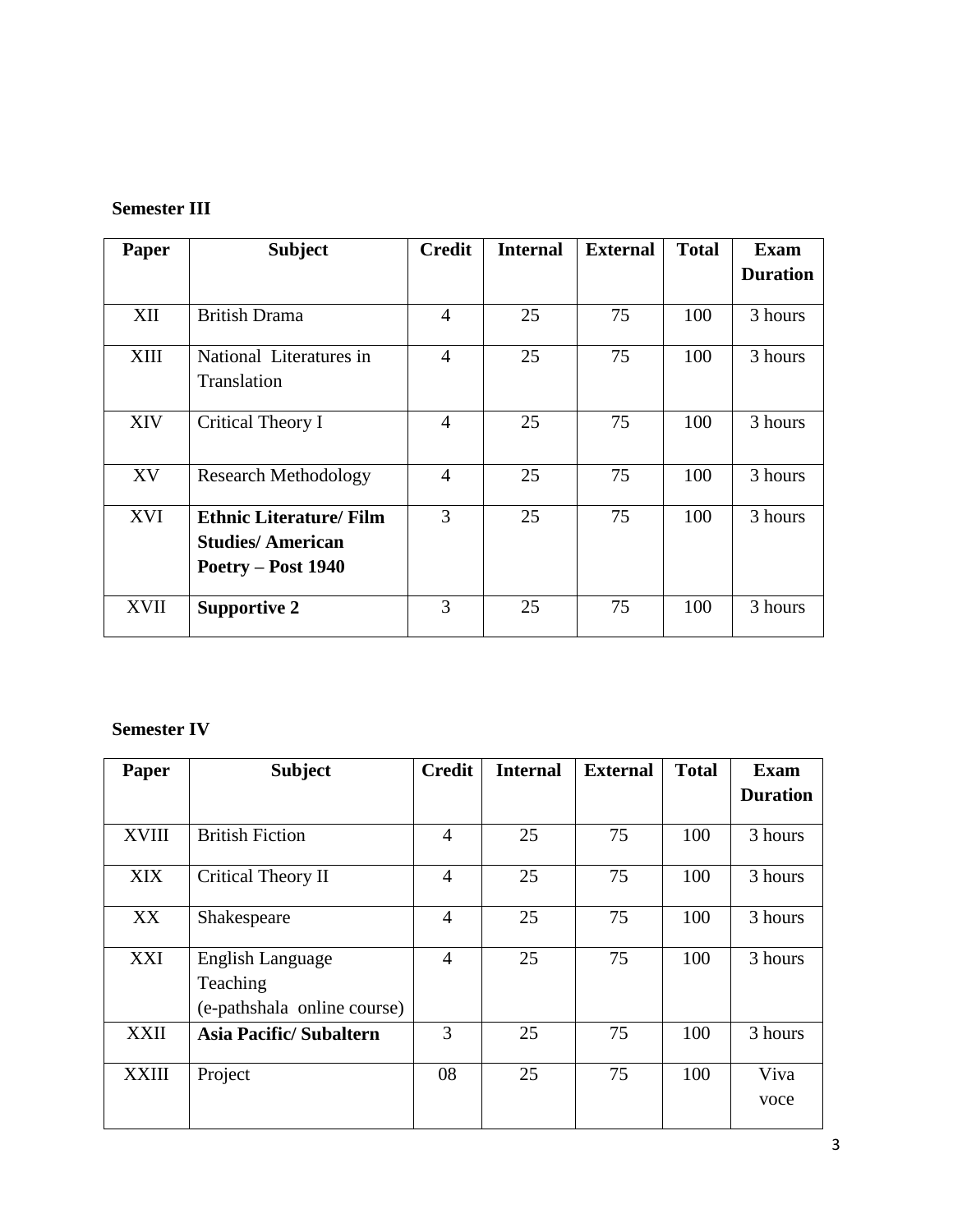## **MANONMANIAM SUNDARANAR UNIVERSITY DEPARTMENT OF ENGLISH Course Structure for the - M.A. ENGLISH (with effect from the academic year 2019-2020 onwards)**

## **Core Papers - 16**

| SI.            | <b>Sem</b>   | <b>Subject Code</b> | <b>Subject Title</b>                    |
|----------------|--------------|---------------------|-----------------------------------------|
| N <sub>0</sub> |              |                     |                                         |
| $\mathbf{1}$   |              | NENC <sub>11</sub>  | <b>BRITISH POETRY</b>                   |
|                | $\mathbf I$  |                     |                                         |
| $\overline{2}$ |              | NENC12              | <b>INDIAN ENGLISH LITERATURE - PRE</b>  |
|                | $\mathbf I$  |                     | <b>INDEPENDENCE PERIOD</b>              |
| $\overline{3}$ |              | NENC13              | <b>AMERICAN LITERATURE</b>              |
|                | $\mathbf I$  |                     |                                         |
| $\overline{4}$ |              | NENC14              | <b>INTRODUCTION TO LINGUISTICS AND</b>  |
|                | $\mathbf I$  |                     | <b>PHONETICS</b>                        |
| 5              |              | NENC21              | <b>BRITISH PROSE</b>                    |
|                | $\mathbf{I}$ |                     |                                         |
| 6              |              | NENC22              | <b>INDIAN ENGLISH LITERATURE -POST-</b> |
|                | $\mathbf{I}$ |                     | <b>INDEPENDENCE PERIOD</b>              |
| $\overline{7}$ |              | NENC <sub>23</sub>  | <b>CANADIAN LITERATURE</b>              |
|                | $\mathbf{I}$ |                     |                                         |
| 8              |              | NENC24              | POSTCOLONIAL THEORY                     |
|                | $\mathbf{I}$ |                     |                                         |
| 9              |              | NENC31              | <b>BRITISH DRAMA</b>                    |
|                | III          |                     |                                         |
| 10             |              | NENC32              | NATIONAL LITERATURES IN TRANSLATION     |
|                | III          |                     |                                         |
| 11             | III          | NENC33              | <b>CRITICAL THEORY I</b>                |
|                |              |                     |                                         |
| 12             | III          | NENC34              | RESEARCH METHODOLOGY                    |
|                |              | NENC41              | <b>BRITISH FICTION</b>                  |
| 13             | IV           |                     |                                         |
| 14             |              | NENC42              | <b>CRITICAL THEORY II</b>               |
|                | IV           |                     |                                         |
| 15             |              | NENC43              | <b>SHAKESPEARE</b>                      |
|                | IV           |                     |                                         |
| 16             |              | NENC44              | <b>ENGLISH LANGUAGE TEACHING</b>        |
|                | IV           |                     |                                         |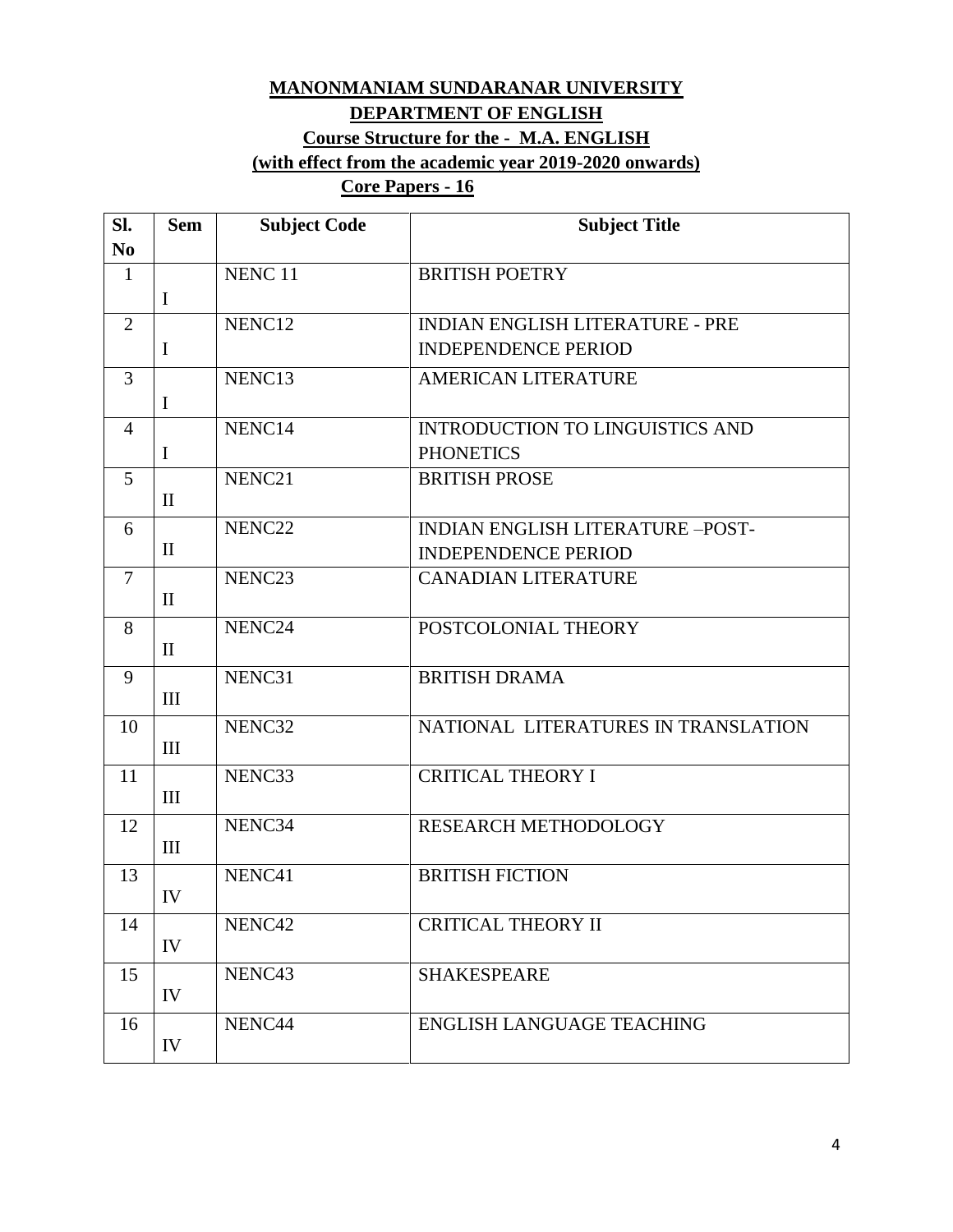## **MANONMANIAM SUNDARANAR UNIVERSITY DEPARTMENT OF ENGLISH Course Structure for the - M.A. ENGLISH (with effect from the academic year 2019-2020 onwards)**

### **ELECTIVE PAPERS - 11**

| Sub<br>N <sub>o</sub> | <b>Subject Code</b> | <b>Subject Title</b>                          |
|-----------------------|---------------------|-----------------------------------------------|
| 1.                    | <b>NENEA</b>        | <b>ASIA PACIFIC LITERATURE</b>                |
| 2.                    | <b>NENEB</b>        | <b>CULTURAL STUDIES THEORY &amp; PRACTICE</b> |
| 3.                    | <b>NENEC</b>        | ETHNIC LITERATURE                             |
| 4.                    | <b>NENED</b>        | <b>FILM STUDIES</b>                           |
| 5.                    | <b>NENEE</b>        | <b>GREEN LITERATURE</b>                       |
| 6.                    | <b>NENEF</b>        | <b>SUBALTERN STUDIES</b>                      |
| 7.                    | <b>NENEG</b>        | THEORY AND PRACTICE OF TRANSLATION            |
| 8.                    | <b>NENEH</b>        | THIRD WORLD LITERATURE                        |
| 9 <sub>r</sub>        | <b>NENEJ</b>        | <b>WOMEN'S LITERATURE</b>                     |
| 10.                   | <b>NENEK</b>        | <b>WRITING FOR MEDIA</b>                      |
| 11.                   | <b>NENEL</b>        | <b>AMERICAN POETRY-POST 1940</b>              |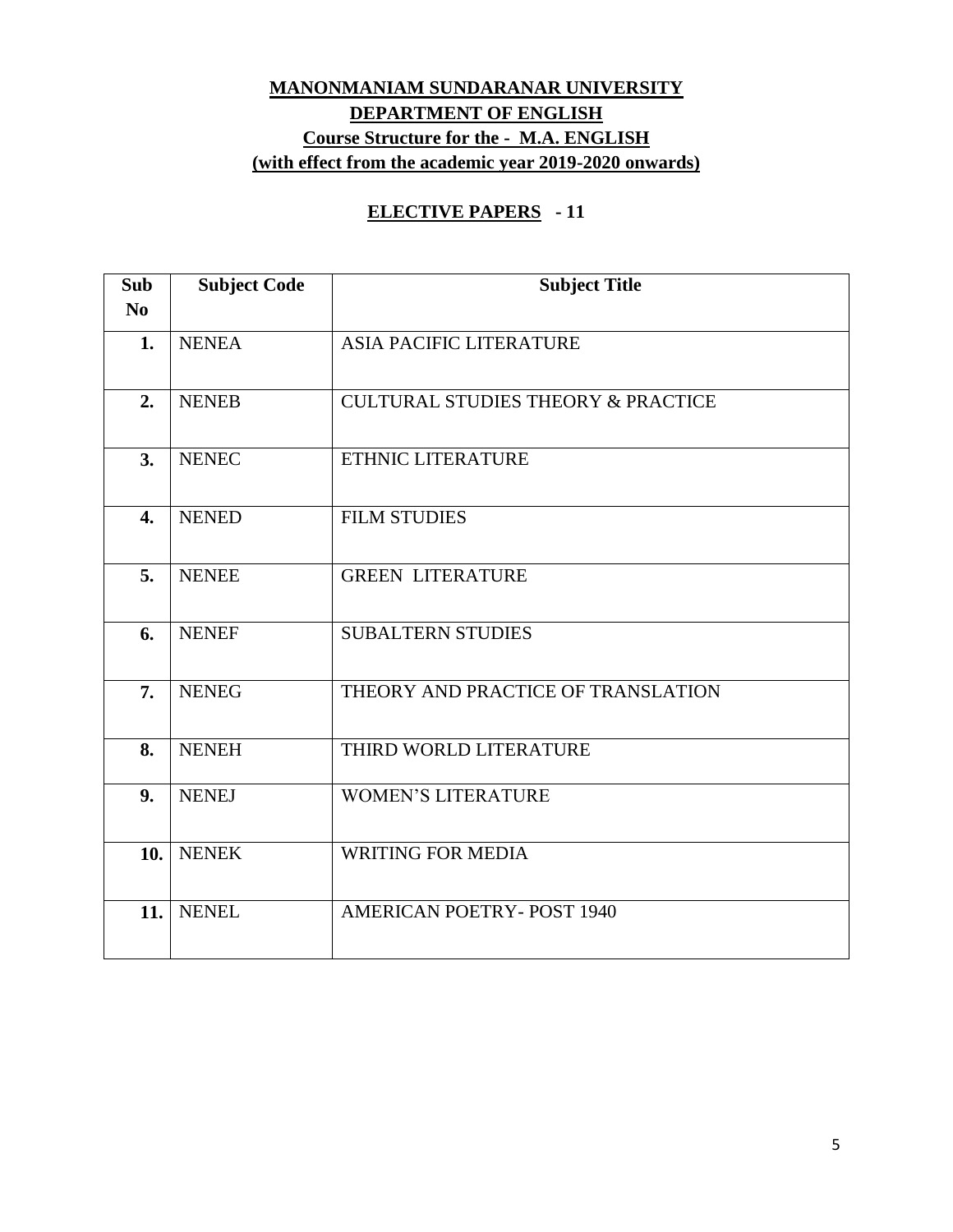## **MANONMANIAM SUNDARANAR UNIVERSITY DEPARTMENT OF ENGLISH Course Structure for the - M.A. ENGLISH (with effect from the academic year 2019-2020 onwards)**

### **SUPPORTIVE COURSE – 4**

| Sub            | <b>Subject Title</b> |
|----------------|----------------------|
| N <sub>0</sub> |                      |
|                |                      |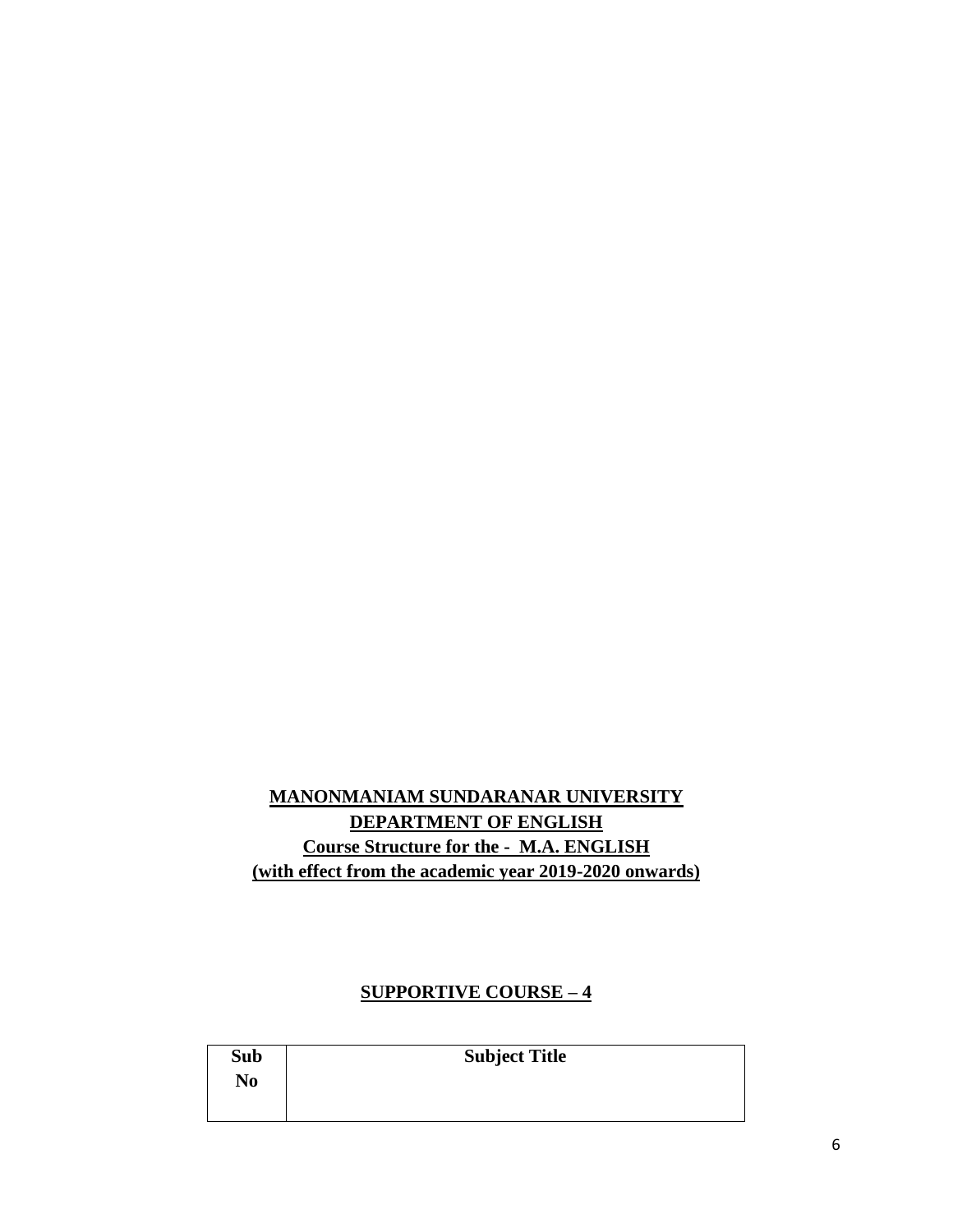| 1              | <b>COMMUNICATIVE ENGLISH</b>  |
|----------------|-------------------------------|
| $\overline{2}$ | <b>ACADEMIC WRITING</b>       |
| 3              |                               |
|                | <b>ONLINE COURSES</b> (MOOCS) |

Academic year 2019-2020

## **C. 1 BRITISH POETRY**

| ب | п<br>n | D | ч. |
|---|--------|---|----|
|   |        |   | г. |

## **Learning Outcomes:**

- Understand and appreciate poetry as a literary art form.
- Recognize the rhythm, meters and other poetic styles.

### **Unit I**

Edmund Spenser Amoretti (34,54,67)

Geoffrey Chaucer Proem to the Parliament of Fowls John Milton Of Man's First Disobedience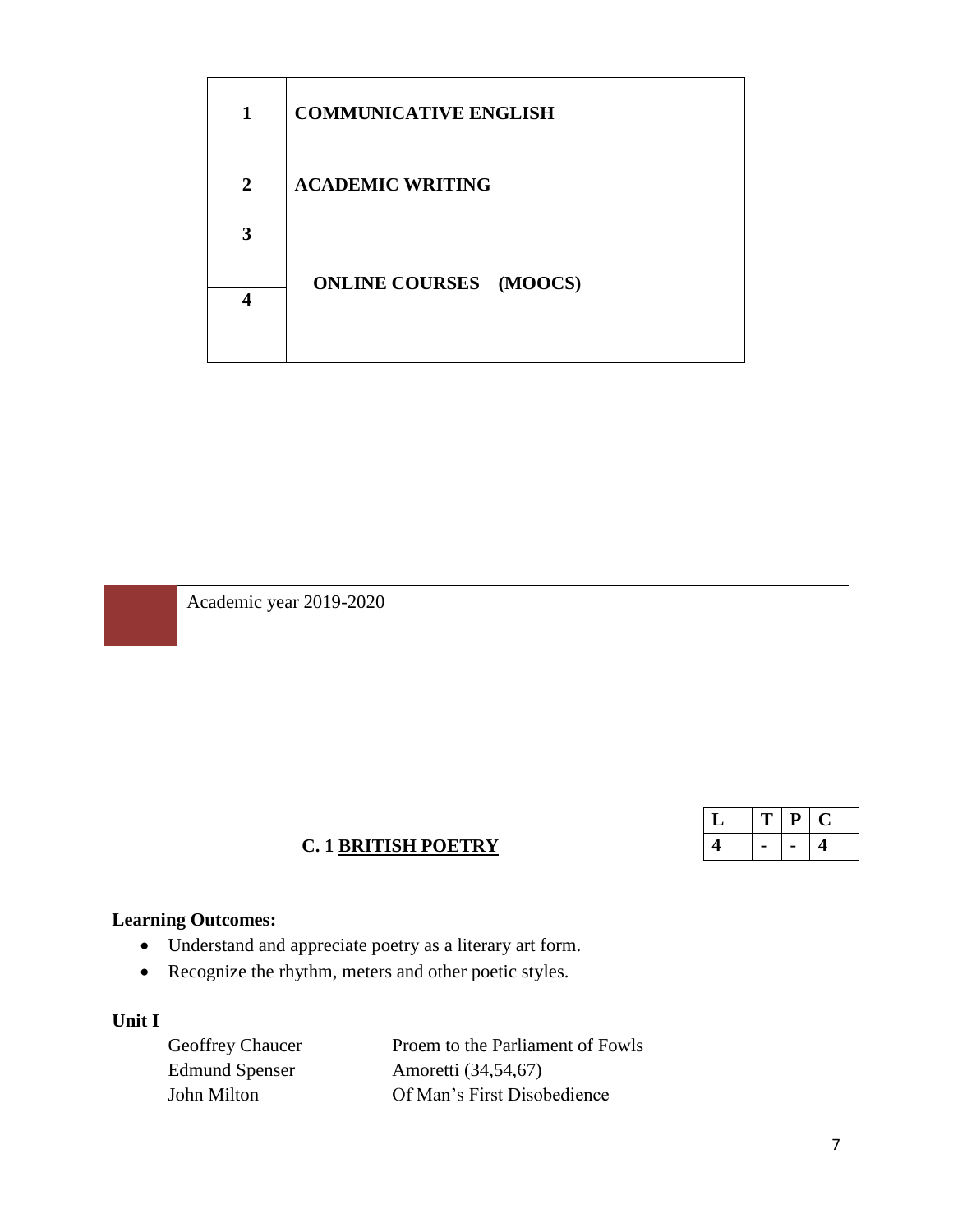### **Unit II**

|               | John Dryden                    | MacFlecknoe                                 |
|---------------|--------------------------------|---------------------------------------------|
|               | <b>Alexander Pope</b>          | Epistle to Dr. Arbuthnot                    |
|               | Ben Jonson                     | Inviting a Friend to Supper                 |
| Unit III      |                                |                                             |
|               | William Cowper                 | The Castaway                                |
|               | William Wordsworth             | To the Cuckoo                               |
|               | <b>Samuel Taylor Coleridge</b> | Kubla Khan                                  |
| Unit IV       |                                |                                             |
|               | George Gordon Byron            | On This Day I Complete my Thirty Sixth Year |
|               | Percy Bysshey Shelley          | i) To Wordsworth ii) Ozymandias             |
|               | John Keats                     | i) Ode on a Grecian Urn ii) To Autumn       |
|               | Alfred Lord Tennyson           | <b>Lotus Eaters</b>                         |
| <b>Unit V</b> |                                |                                             |
|               | <b>Gerard Manley Hopkins</b>   | Windhover                                   |
|               | <b>Mathew Arnold</b>           | i) Immortality ii) Growing Old              |
|               | <b>Robert Browning</b>         | My Last Duchess                             |
|               | W.B.Yeats                      | Sailing to Byzantium                        |
|               | T.S.Eliot                      | The Hollow Men                              |

### **Text**

*Fifteen Poets* by Oxford University Press, 2017.

### **References:**

Waller, Gary. *English poetry of the sixteenth century. Longman literature in English*. 2d ed. London: Longman, 1993.

Parfitt, Goerge. *English Poetry of the Seventeenth Century*. Longman Literature in English.2d ed. London: Longman, 1995.

Greenblatt, Stephen. *Norton Anthology of English Literature*, ed. M.H.Abrams. , 1962.

## **C. 2 INDIAN ENGLISH LITERATURE –PRE-INDEPENDENCE PERIOD**

### **Learning Outcomes:**

- To introduce the students the origin and evolution of Indian English Literature.
- To sensitize the students to the rich tradition of Indian English Literature before Independence.
- To inculcate the spirit of Indianness among the students through literary texts.

## **Unit I: Introduction**

| M. K. Naik | $\sim$ 100 $\sim$ | "Introduction" - A History of Indian English Literature |
|------------|-------------------|---------------------------------------------------------|
| K. C. Dutt | $\sim$ 100 $\mu$  | A Journal of Forty Eight Hours of the Year 1945         |
| S. C. Dutt | $\sim$ 100 $\mu$  | The Republic of Orissa: Annals from the Pages           |

# $L |T | P | C$ **4 - - 4**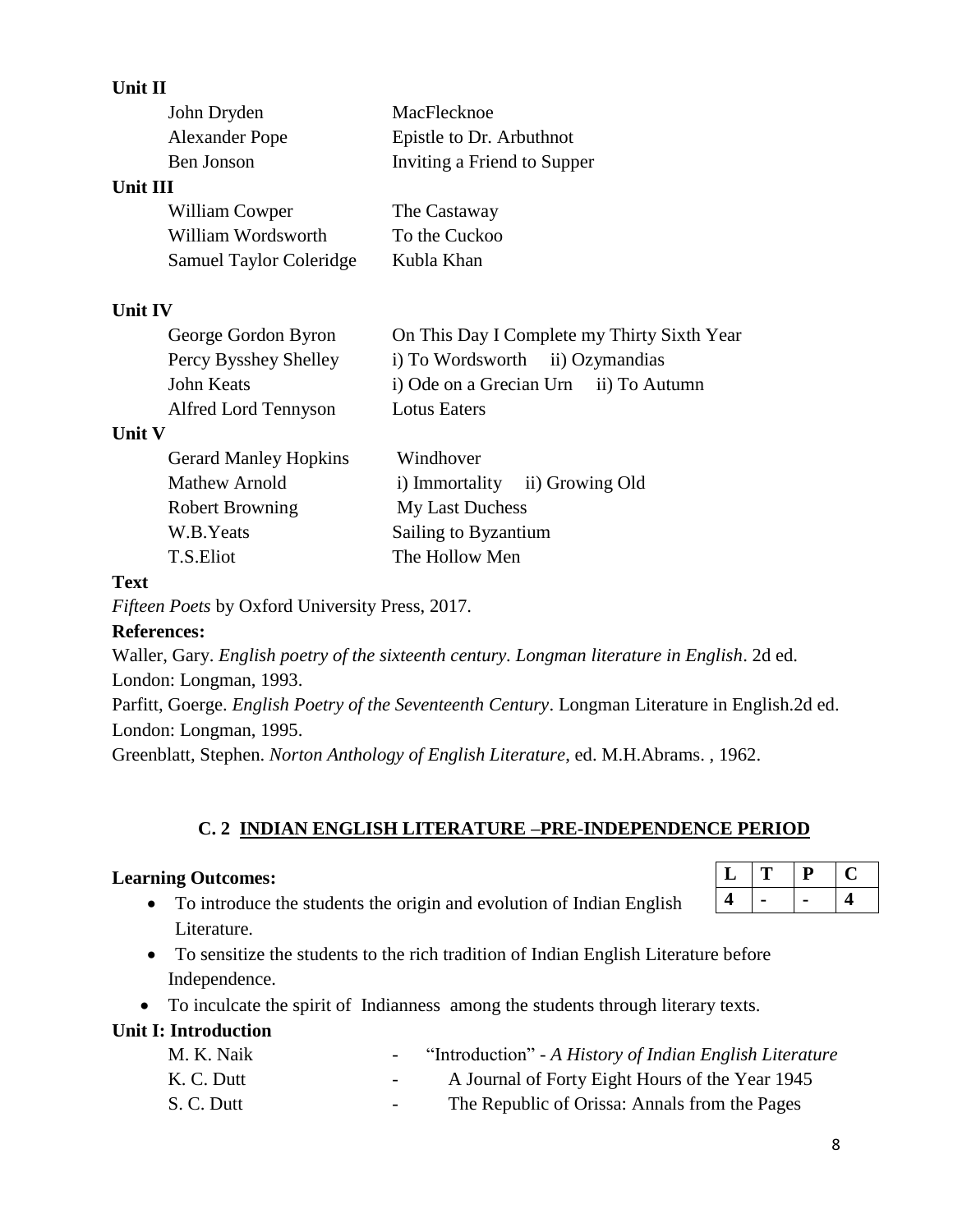## of 20<sup>th</sup> Century

| <b>Unit II: Poetry</b>  |                          |                                               |
|-------------------------|--------------------------|-----------------------------------------------|
| Henry Derozio           | $\overline{\phantom{a}}$ | The Harp of India                             |
| <b>Kasiprasad Ghose</b> |                          | To a Young Hindu Widow                        |
| <b>Toru Dutt</b>        |                          | Our Casuarina Tree                            |
| Rabindranath Tagore     |                          | Where the Mind is Without Fear                |
| <b>Unit III: Prose</b>  |                          |                                               |
| Mahatma Gandhi          |                          | Quit India Speech                             |
| B. R. Ambedkar          |                          | Castes in India: Their Mechanism, Genesis and |
|                         |                          | Development                                   |
| Jawarharlal Nehru       |                          | <b>Tryst with Destiny</b>                     |
| <b>Unit IV: Drama</b>   |                          |                                               |
| Rabindranath Tagore     |                          | Chandalika                                    |
| Bharati Sarabhai        |                          | The Well of the People                        |
| Unit V: Fiction         |                          |                                               |
| K. S. Venkatramani      |                          | Murugan, the Tiller                           |
| Krupabai Satthianadhan  | $\qquad \qquad -$        | Kamala: The story of a Hindu Life             |
| K. Nagarajan            |                          | <b>Chronicles of Kedaram</b>                  |

#### **References:**

M. K. Naik, *A History of Indian English Literature,*Sahitya Akademi, 2009.

Shoshee Chunder Dutt, *The Works of Shoshee Chunder Dutt,* Nabu Press, 2012.

Kylas Chunder Dutt, A Journal of Forty-Eight Hours of the Year 1945, Shambhabi – The Third Eye Imprint, 2014.

Vinayak Kristna Gokak, Ed.*The Golden Treasury of Indo-Anglian Poetry 1828-1965*, Sahitya Akademi, 1970.

Theodore Douglas Dunn, Ed.*The Bengali Book of Indian Verse,* Palala Press, 2016.

Mahatma Gandhi, "Quit India Speech", *The Collected Works of Mahatma Gandhi,* Vol 1-33, Publications Division, Ministry of Information and Broadcasting, 1958.

B. R. Ambedkar, "Castes in India: Their Mechanism, Genesis and Development", *Dr. Babasaheb Ambedkar: Writings and Speeches, Vol. 1,* Education Department, Government of Maharashtra, 1979.

Jawarharlal Nehru, "Tryst With Destiny" (Speech, Constituent Assembly, New Delhi, India, August 14, 1947), *Norton Anthology of English Literature,* [http://www.wwnorton.com/college/english/nael/20century/topic\\_1/jawnehru.htm](http://www.wwnorton.com/college/english/nael/20century/topic_1/jawnehru.htm)

Rabindranath Tagore, *The Complete Works of Rabindranath Tagore,* General Press, 2017.

Bharati Sarabhai, *The Well of the People,* Visva-Bharati, 1943.

K. S. Venkataramani, *Murugan, the Tiller,* Svetaranya Ashrama, 1927.

Krupabai Satthianadhan, *Kamala, The story of a Hindu Life,* OUP, 1998.

### **C. 3 AMERICAN LITERATURE**

| ⊥ | ш |  |
|---|---|--|
|   |   |  |

#### **Learning Outcomes:**

- To introduce the student to the literature of the United States of America.
- To introduce the students about the history of United States of America.
- To familiarize the students with the first-hand knowledge of  $19^{th}$  C and  $20^{th}$  C major writers.
- To introduce the students to the variety of American writing in different genres.
- To familiarize the students about the themes dealt by the writers to represent their issues.

#### **Unit –I Poetry**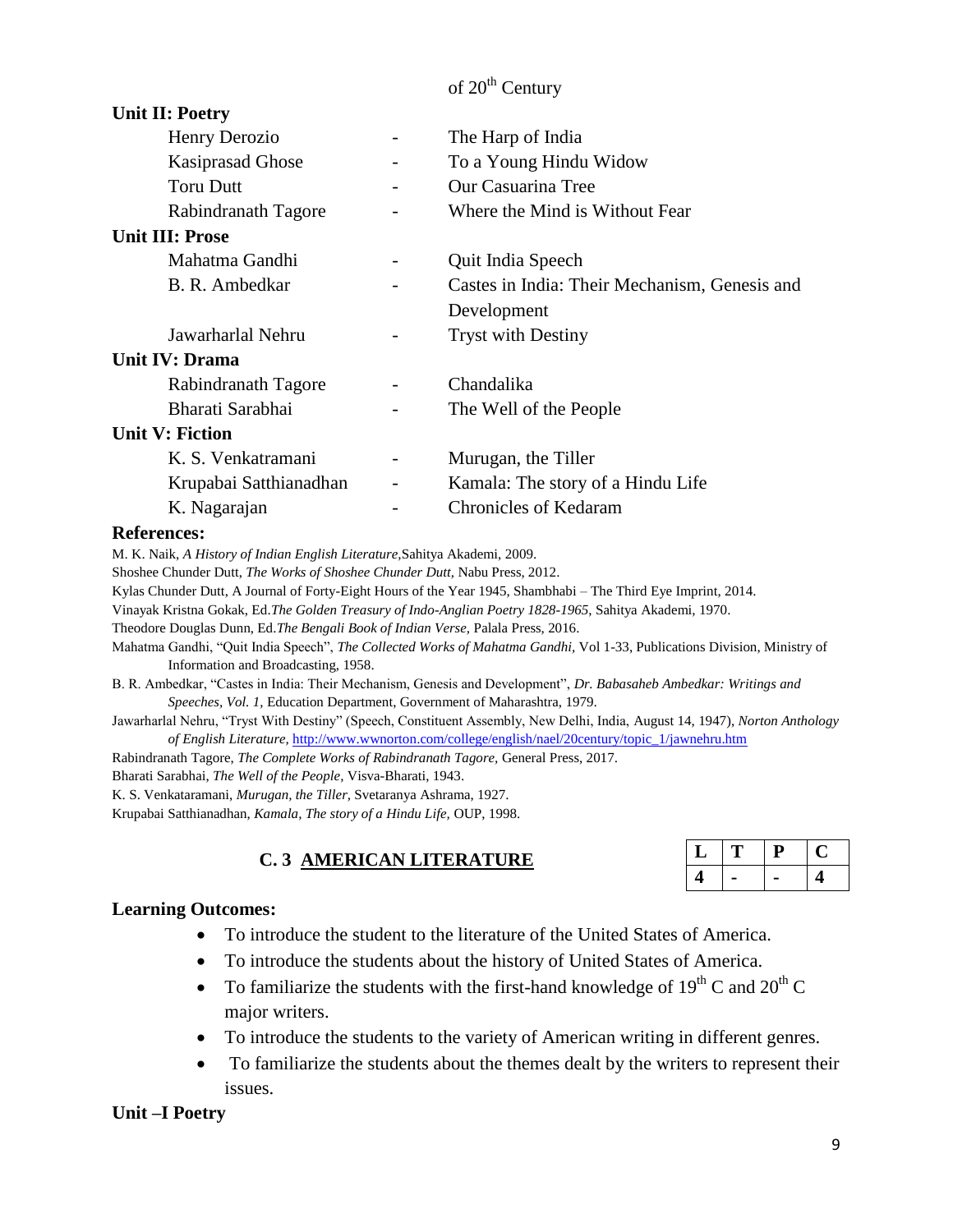| Edgar Allen Poe              | - The Raven.                                                                                                                                                                                                                                                                                  |
|------------------------------|-----------------------------------------------------------------------------------------------------------------------------------------------------------------------------------------------------------------------------------------------------------------------------------------------|
| <b>Robert Frost</b>          | - Stopping by Woods on a Snowy Evening.                                                                                                                                                                                                                                                       |
| Walt Whitman                 | - Out of the Cradle Endlessly Rocking                                                                                                                                                                                                                                                         |
| <b>Wallace Stephens</b>      | -The Emperor of Ice-cream                                                                                                                                                                                                                                                                     |
| <b>E.E</b> Cummings          | - Somewhere I have Never Traveled                                                                                                                                                                                                                                                             |
| Unit – II Prose              |                                                                                                                                                                                                                                                                                               |
| Robert E. Spiller            | -The First Frontier.                                                                                                                                                                                                                                                                          |
| Ralph Waldo Emerson          | - The American Scholar.                                                                                                                                                                                                                                                                       |
| William Faulkner             | -Nobel Prize Acceptance speech                                                                                                                                                                                                                                                                |
| Unit – III Fiction           |                                                                                                                                                                                                                                                                                               |
| Herman Melville              | - Moby Dick.                                                                                                                                                                                                                                                                                  |
| Alice Walker                 | -Color Purple                                                                                                                                                                                                                                                                                 |
| <b>Unit-IV Short Stories</b> |                                                                                                                                                                                                                                                                                               |
| <b>Henry James</b>           | - "Europe"                                                                                                                                                                                                                                                                                    |
| Ernest Hemingway             | -The Snows of Kilimanjaro                                                                                                                                                                                                                                                                     |
| John Steinbeck               | -The Chrysanthemum                                                                                                                                                                                                                                                                            |
| Unit – V Drama               |                                                                                                                                                                                                                                                                                               |
| <b>Arthur Miller</b>         | - Death of a Salesman                                                                                                                                                                                                                                                                         |
| Lorraine Hansberry           | -A Raisin in the Sun                                                                                                                                                                                                                                                                          |
| <b>Reference:</b>            |                                                                                                                                                                                                                                                                                               |
|                              | $V_1, \ldots, V_{n-1}$ . Then $T$ and $\mathcal{C}$ is the $\mathcal{C}$ in the $\mathcal{C}$ if $\mathcal{C}$ is the $\mathcal{C}$ is the $\mathcal{C}$ is the $\mathcal{C}$ is the $\mathcal{C}$ is the $\mathcal{C}$ is the $\mathcal{C}$ is the $\mathcal{C}$ is the $\mathcal{C}$ is the |

Knowles, Horace. *Treasury of American Writers: Collected from harper's Magazine.* Wings Books : New York, 1995.

Oliver, Egbert S. An Anthology: American literature 1890-1965. Eurasia publishing House, 1967.

American Literature: A Journey of Literary History, Criticism and Bibliography (Quarterly), Durham, (N.C.).

Hart, J.D. *The Oxford Companion to American literature.* 3rd edition, Oxford University Press, 1948. Fisher, William J, et.al. *American Literature of the Nineteenth Century: An Anthology*. Eurasia Publishing House,1987.

Spiller, Robert E. *The Cycle of American literature*,.1956.

Millett, F. B. *Contemporary American Authors*. 1944.

Fisher, William J, et.al. *American Literature1890 – 1965: An Anthology.* Eurasia Publishing House,1

### **C. 4 INTRODUCTION TO LINGUISTICS AND PHONETICS**

|  | Η, |  |
|--|----|--|
|  |    |  |

### **Learning Outcomes**

- Knowledge of the basics of the key concepts of Linguistics.
- Understand the theories of the different schools , basic concepts of linguistics and the various methodologies used by them in analysis of linguistic structure.
- Gain insight into the key concepts of Phonetics.
- Knowledge of the morphological structures and its different operations.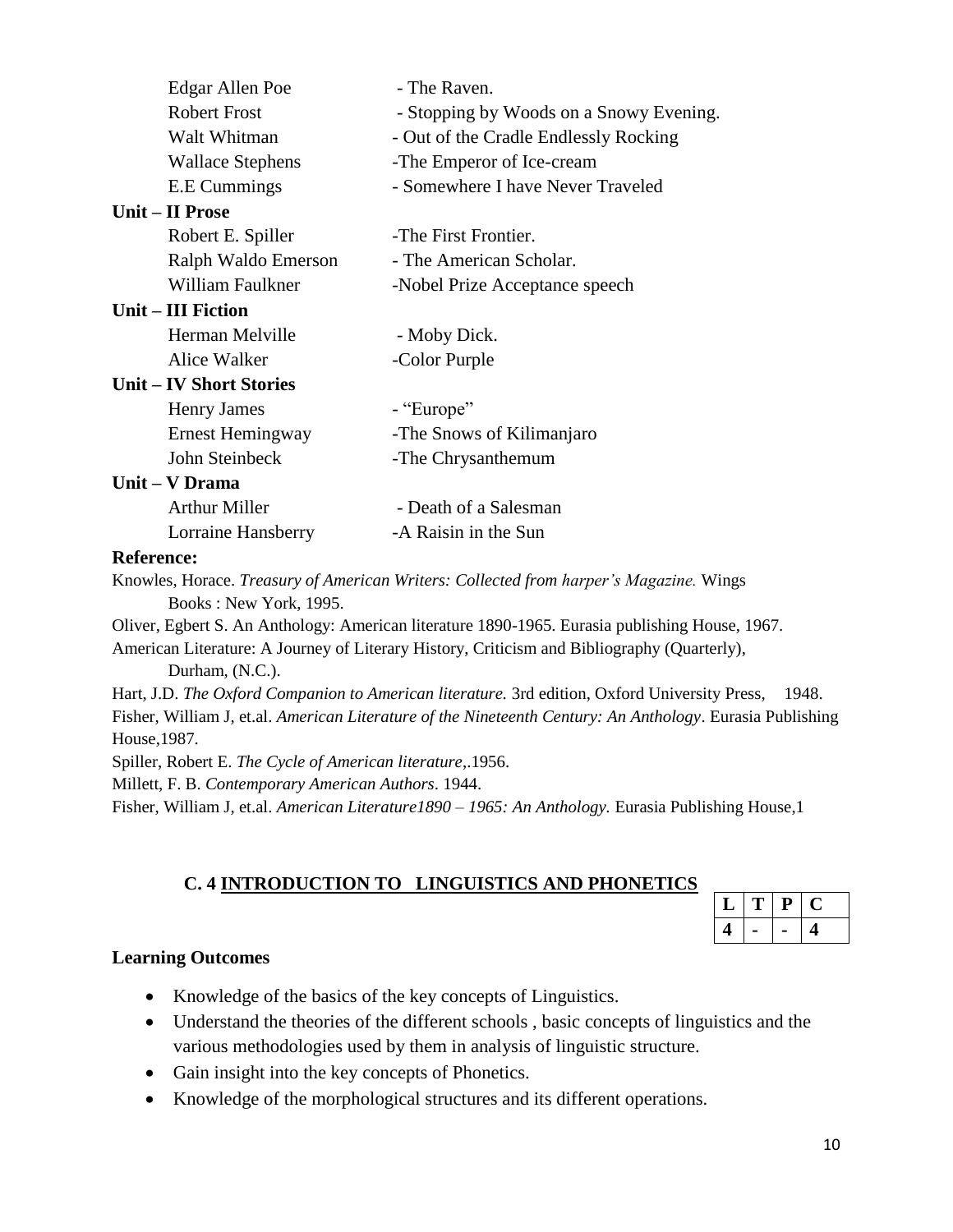Understand the functions and its relation between categories and constituents in a phrase or any other structure.

#### **Unit I- Introduction**

Linguistics- definition, levels; Types- Psycholinguistics, Neurolinguistics, Sociolinguistics, anthropological Linguistics, Stylistics, Discourse analysis, Computational linguistics, Cognitive linguistics, Applied Linguistics.

#### **Unit II- Major Schools**

Functionalism, Generativism, Cognitivism, Psychoanalytic theory.

#### **Unit III –Production of speech sounds**

Organs of Speech- Vowels, Consonants, Minimal Pairs, Transliteration, Transcription, various phonological processes;

#### **Unit IV- Basic Concepts of Morphology**

Morphology and Syntax, Word Formation, Grammar, Semantics, Pragmatics and Discourse Analysis

#### **Unit V – Tree Diagrams**

Phrase structure rules- NP, VP; Tree diagrams

#### **Primary e-resource:**

E - PG Pathshala, Introduction to Linguistics and Phonetics

#### **References:**

Yule, George, *The Study of Language*. New York: CUP, 2010. Fromkin, Victoria, *An Introduction to Language*. Boston, Wadsworth Cengage Learning, 2014.

### **C. 5 BRITISH PROSE**

| ┻ | Р |  |
|---|---|--|
|   |   |  |

### **Learning Outcomes:**

- Ability to analyze, interpret and understand the texts and the social milieu of the particular era.
- Ability to relate the power of language in expressing ideas.
- Knowledge to use language effectively in writing.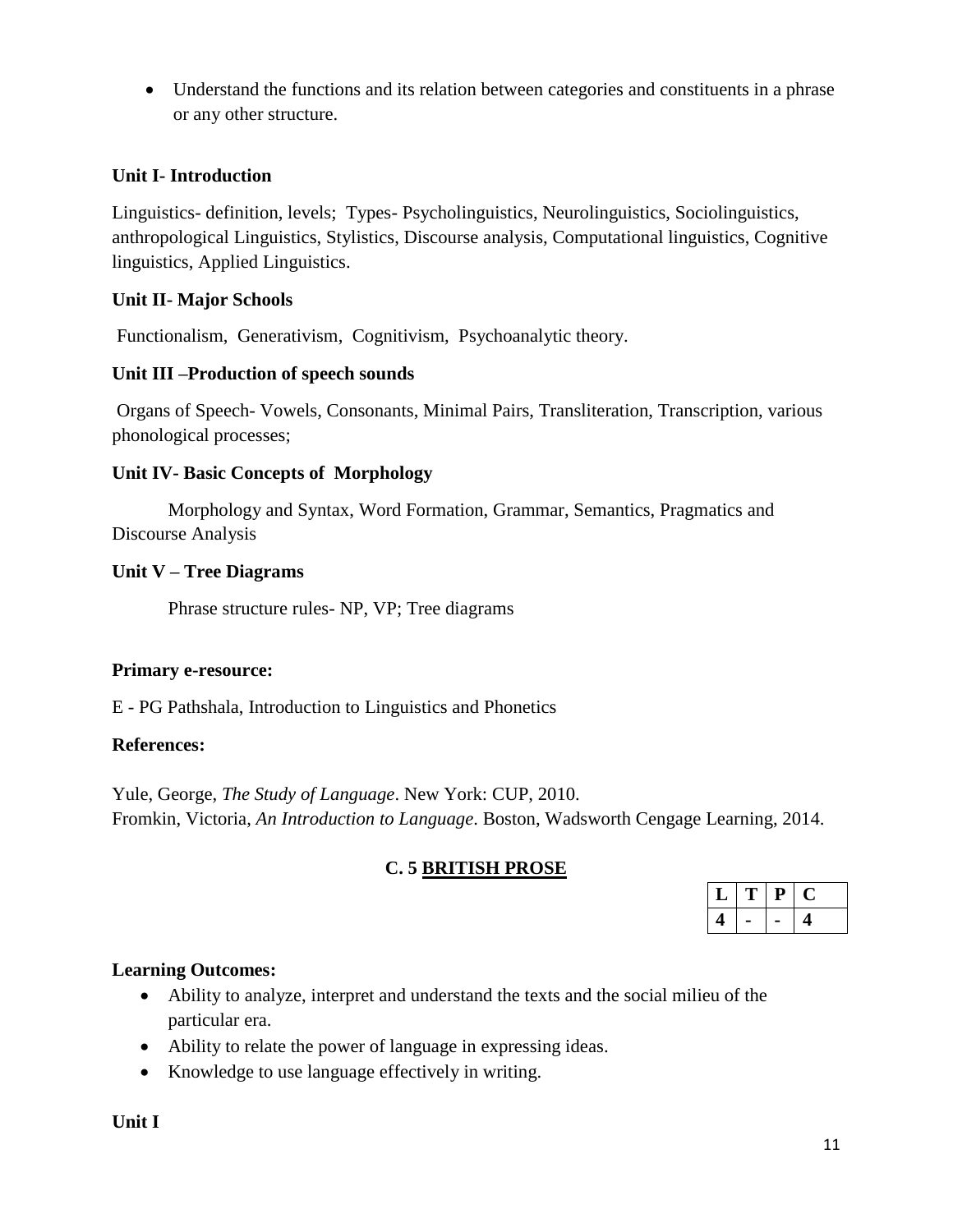| <b>Sir Walter Raleigh</b>  | Instructions to his Son and to Posterity [Chapter 1]                              |
|----------------------------|-----------------------------------------------------------------------------------|
| <b>Francis Bacon</b>       | Of Custom and Education                                                           |
| <b>John Bunyan</b>         | The Pilgrim's Progress- Part I                                                    |
| <b>Unit II</b>             |                                                                                   |
| Dr. Johnson                | "Easy Writing" in <i>Idler</i>                                                    |
| Goldsmith                  | Man in Black                                                                      |
| <b>Addision and Steele</b> | Select Coverley Papers- 'The Spectator's account of<br>Himself" and "Of the Club" |
| <b>Unit III</b>            |                                                                                   |
| <b>O.Henry</b>             | The Last Leaf                                                                     |
| <b>Bertrand Russell</b>    | Science and Tradition                                                             |
| <b>E.M.Forster</b>         | Tolerance                                                                         |
| <b>Unit IV</b>             |                                                                                   |
| Virginia Woolf -           | Women and Fiction                                                                 |
| <b>George Orwell:</b>      | Reflections on Gandhi                                                             |
| <b>Stephen Hawking</b>     | Galileo Galilei                                                                   |
| Unit V                     |                                                                                   |
| <b>Verrier Elwin</b>       | 'Philanthropology' from The Tribal World of Verrier<br>Elwin                      |
| <b>Stephen R L Clark</b>   | "Good Dogs and Other Animals"                                                     |
| <b>Zadie Smith</b>         | "On Optimism and Despair" from Feel Free [2018]                                   |

#### **Textbook**

*Twentieth Century Prose* Ed. Forum for English studies, Dibrugarh, OUP, 2018 *Feel Free* by Zadie Smith, Penguin Books, 2018

#### **References**

Kevin J.H. Dettmar "Modernism".

David Scott Kastan, ed., *The Oxford Encyclopaedia of British Literature*. Oxford University Press 2005.

Baugh, Albert Croll. *A Literary History of England*. New York: Appleton Century Crofts, 1967.

## **C. 6 INDIAN ENGLISH LITERATURE –POST-INDEPENDENCE PERIOD**

### **Learning Outcomes:**

- To introduce the students the various phases of Indian English Literature after Independence.
- To make the students familiar with different genres of Indian English Literature before Independence.
- To acquaint students to the pluralistic dimensions and the postmodern influence in Indian English Literature.

 $L$  **T P C 4 - - 4**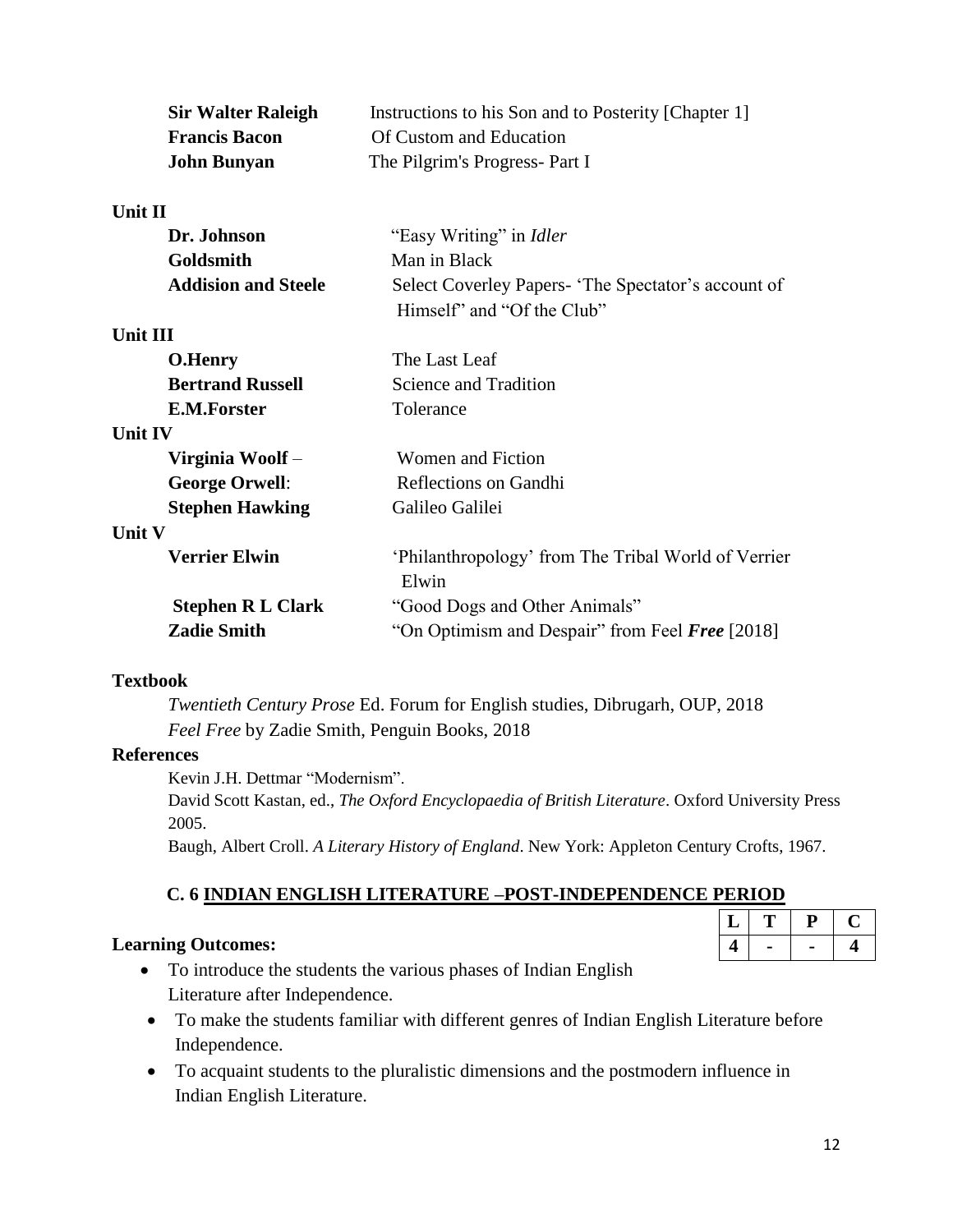| <b>Unit I: Poetry</b>          |                          |                                   |
|--------------------------------|--------------------------|-----------------------------------|
| Kamala Das                     | $\overline{\phantom{a}}$ | My Grandmother's House            |
| Nissim Ezekiel                 |                          | Poet, Lover, Birdwatcher          |
| Jayanta Mahapatra              |                          | The Indian Way                    |
| A. K. Ramanujan                |                          | A River                           |
| <b>Unit II: Prose</b>          |                          |                                   |
| Raja Rao                       |                          | The Meaning of India              |
| A. P. J. Abdul Kalam           |                          | My Visions for India              |
| <b>Amitav Ghosh</b>            |                          | The Town by the Sea               |
| <b>Unit III: Short Stories</b> |                          |                                   |
| Prem Chand                     |                          | The Child                         |
| R. K. Narayan                  |                          | <b>Sweets for Angels</b>          |
| <b>Kushwant Singh</b>          |                          | The Interview                     |
| <b>Boman Desai</b>             |                          | Between the Mosque and the Temple |
| Mulkraj Anand                  |                          | The Lost Child                    |
| <b>Unit IV: Plays</b>          |                          |                                   |
| Girish Karnad                  |                          | Tughlaq                           |
| Vijay Tendulkar                |                          | Silence! The Court is in Session  |
| <b>Unit V: Fiction</b>         |                          |                                   |
| Salman Rushdie                 |                          | Midnight's Children               |
| Arundhati Roy                  |                          | The God of Small Things           |

#### **References:**

Dharwadker Vinay and Ramanujan A. K., Eds. *The Oxford Anthology of Modern Indian Poetry,* OUP, 1998.

Raja Rao, "The Meaning of India", *The First Writers Workshop Literary Reader,* Ed. P. Lal, 1972. Amitav Ghosh, *Dancing in Cambodia: and Other Essays,* Penguin, 2010.

Prem Chand, *The Complete Short Stories,* Ed. M. Asaduddin, India Penguin Classics, 2017.

R. K. Narayan, *Malgudi Days,* Indian Thought, 2007.

Khushwant Singh, *The Collected Short Stories of Khushwant Singh,* Ravi Dayal Publisher, 1989.

Mulk Raj Anand, *Panorama: An Anthology of Modern Indian Short Stories,* Sterling Publishers, 1997.

Girish Karnad, *Tughlaq,* OUP India, 2012.

Vijay Tendulkar, *Silence! The Court is in Session,* OUP, 2000.

Salman Rushdie, *Midnight's Children,* Vintage, 2009.

### **C. 7 CANADIAN LITERATURE**

| ┻ | 47 |  |
|---|----|--|
|   |    |  |

### **Learning Outcomes:**

- To introduce students to the works of eminent Canadian Writers.
- To make the learners understand that Canadian Literature will be interesting by reading different genres.
- To make the students to approach selected texts for their literary value and cultural importance.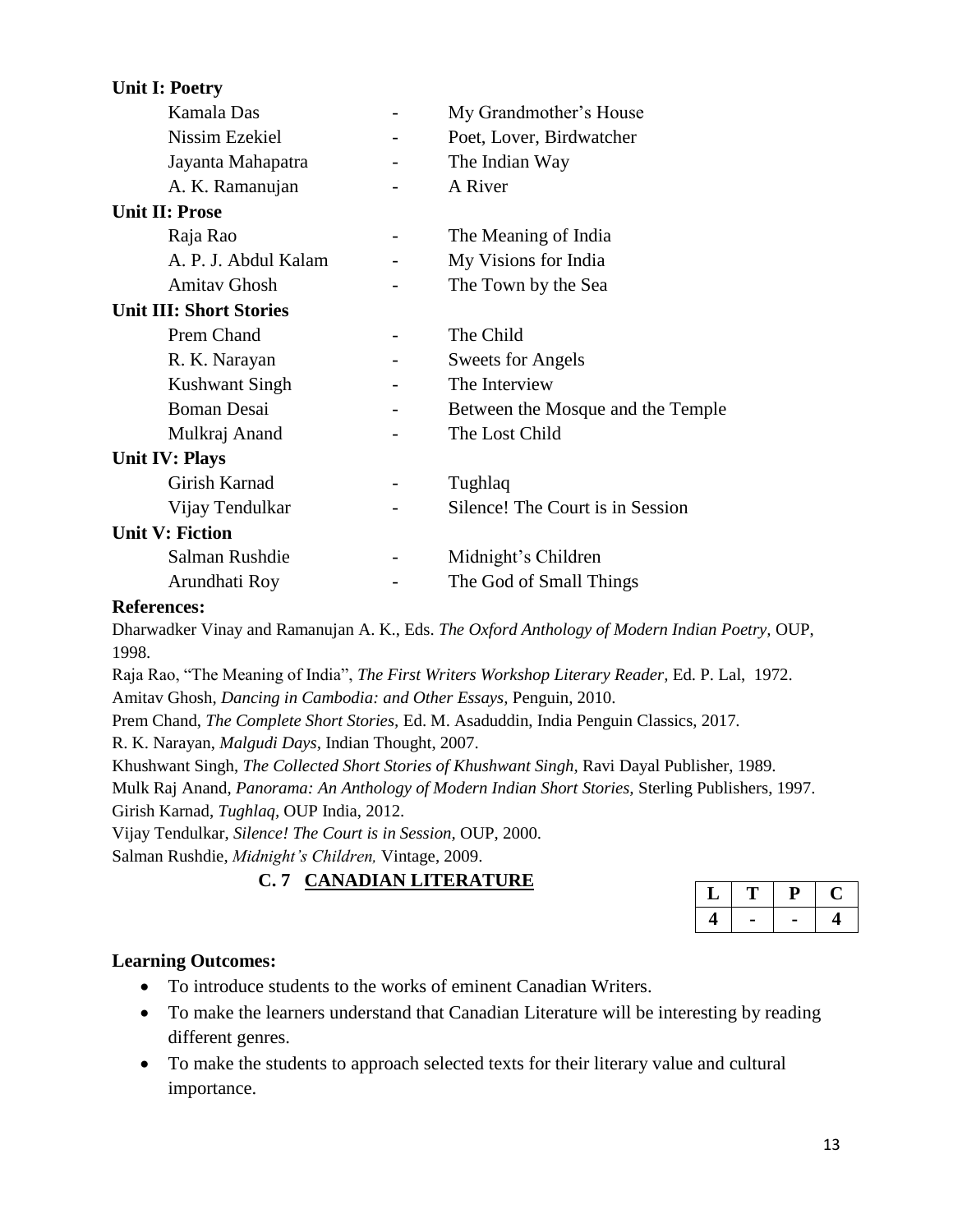- To provide scope for the students to know about the Canadian Landscapes and its significance in their life.
- To provide scope for the Post graduates to examine Canada from their cultural perspectives and differences

| <b>Unit I Poetry</b>          |                                |
|-------------------------------|--------------------------------|
| F.R. Scott                    | - The Canadian Authors Meet    |
| Duke Redbird                  | - I Am Canadian                |
| DorothyLivesay                | - Green Rain                   |
| <b>Unit II Prose</b>          |                                |
| Louis Dudek                   | - Poetry in English            |
| George Woodcock               | - The Walls of India           |
| Susana Moodie                 | - From Roughing it in the Bush |
| <b>Unit III Short Fiction</b> |                                |
| Stephen Leacock               | - Self – made Man              |
| Alice Munro                   | - Voices                       |
| Merly Callagham               | - Train                        |
| <b>Kelley Armstrong</b>       | - A Haunted House of Her Own   |
| <b>Unit IV Fiction</b>        |                                |
| <b>Margaret Laurence</b>      | - Stone Angel                  |
| Margaret Atwood               | - The Blind Assassin           |
| <b>Unit V Drama</b>           |                                |
| George Ryga                   | - Indian                       |
| <b>Robertson Davies</b>       | - World of Wonders             |
|                               |                                |

### **References:**

- Trikha,Manorama, Editor. *Twentieth Century Canadian Poetry*. Pencraft International :Delhi, 2008.
- Lodge, David, editor. *Twentieth Century Literary Criticism.*Longman Group, 1992.
- Walsh, William, editor.*Readings in Common Wealth Literature,* Oxford University Press,1973.
- Frye, Northrop. *The Bush Garden – Essays on the Canadian Imagination*,Anansi, 1995.
- Moodie, Susanna*. From Roughing It in the Bush: .An Anthology of Canadian Literature in English*. OUP, 2010.

## **C. 8 POSTCOLONIAL THEORY**

### **Learning Outcomes:**

- To introduce the students with the key concepts of Postcolonial Literary Theory.
- To disseminates the significance of Language, Literature and Hybridity in Postcolonial Period.
- To provide scope for the students to know about the origin of Post-colonial theories.
- To introduce the students about the common themes dealt by the post-colonial writers.

|   | υ |  |
|---|---|--|
| ч |   |  |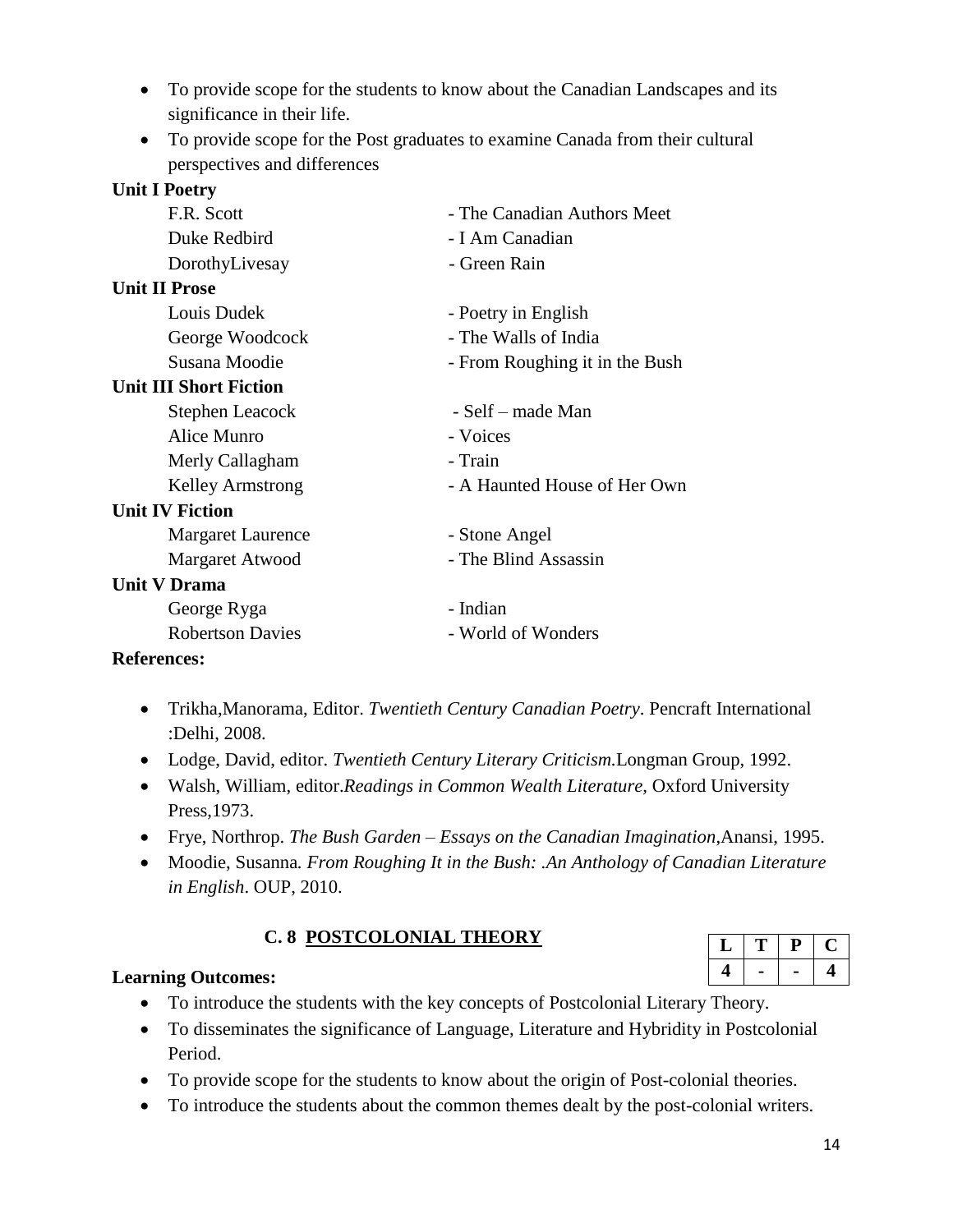To enable the Post Graduates to know the significance of Colonial and Post-Colonial period.

| Unit - I General introduction:                |                                                                                                            |   |   |           |  |
|-----------------------------------------------|------------------------------------------------------------------------------------------------------------|---|---|-----------|--|
| Bill Ashcroft, et.al.                         | - Introduction The Empire Writts Back                                                                      |   |   |           |  |
| Robert Young                                  | - Post Colonialism                                                                                         |   |   |           |  |
| Unit - II ColonialIssues and Debates:         |                                                                                                            |   |   |           |  |
| <b>Edward W Said</b>                          | - Orientalism                                                                                              |   |   |           |  |
| <b>Frant Famon</b>                            | - On National Culture                                                                                      |   |   |           |  |
|                                               | Unit - IIIPostcolonial Representations, Nationalism and Hybridity:                                         |   |   |           |  |
| Helen Tiffin                                  | -Post-Colonial Literature and Counter Discourse                                                            |   |   |           |  |
| Partha Chatterjee                             | - Nationalism as a Problem                                                                                 |   |   |           |  |
| Homi K Bhabha                                 | - Cultural Diversity and Cultural Differences                                                              |   |   |           |  |
| <b>Unit-IV Feminism and Language:</b>         |                                                                                                            |   |   |           |  |
| <b>Chandra Talpade Mohanty</b>                | - Under Western Eyes: Feminist Scholarship and Colonial<br><b>Discourses</b>                               |   |   |           |  |
| Chinun Achebe                                 | - The Politics of Language                                                                                 |   |   |           |  |
| <b>Unit -V Diaspora Writing:</b>              |                                                                                                            |   |   |           |  |
| Salman Rushdie                                | - Imaginary Homelands                                                                                      |   |   |           |  |
| <b>Stuart Hall</b>                            | - Cultural Identity and Diaspora                                                                           |   |   |           |  |
| <b>Reference:</b>                             |                                                                                                            |   |   |           |  |
| edition, London: Routledge, 2006.             | Ashcroft, Bill, Gareth Griffiths and Helen Tiffin, eds. The Postcolonial Studies Reader. 2 <sup>nd</sup>   |   |   |           |  |
| 2001.                                         | Rice, Philip, and Patricia Waugh, eds. Modern Literary Theory. 4 <sup>nd</sup> edition, Arnold Publishers, |   |   |           |  |
| edition, 2019.                                | Gandhi, Leela. Postcolonial Theory: A Critical Introduction. Columbia University Press, 2 <sup>nd</sup>    |   |   |           |  |
|                                               | Mongi, Padmini. Contemporary Postcolonial Theory: A Reader. Hodder Arnold Books. 1996.                     |   |   |           |  |
|                                               | Gilbert, Bart Moore. Postcolonial Theory: Contexts, Practices, Politics. Verso, 1997.                      |   |   |           |  |
| Young, Robert, Post Coloniatirm. Oxford. 2006 |                                                                                                            |   |   |           |  |
|                                               | <b>C.9 BRITISH DRAMA</b>                                                                                   |   |   |           |  |
|                                               |                                                                                                            | L | T | ${\bf P}$ |  |

## **Learning Outcomes**:

- Knowledge of theatrical effects in a work of art.
- Sharpened imagination and aesthetic sense.
- Using dramatic techniques to explore ideas, issues and texts.

#### **Unit I**

**Ben Jonson**- Volpone

**4 - - 4**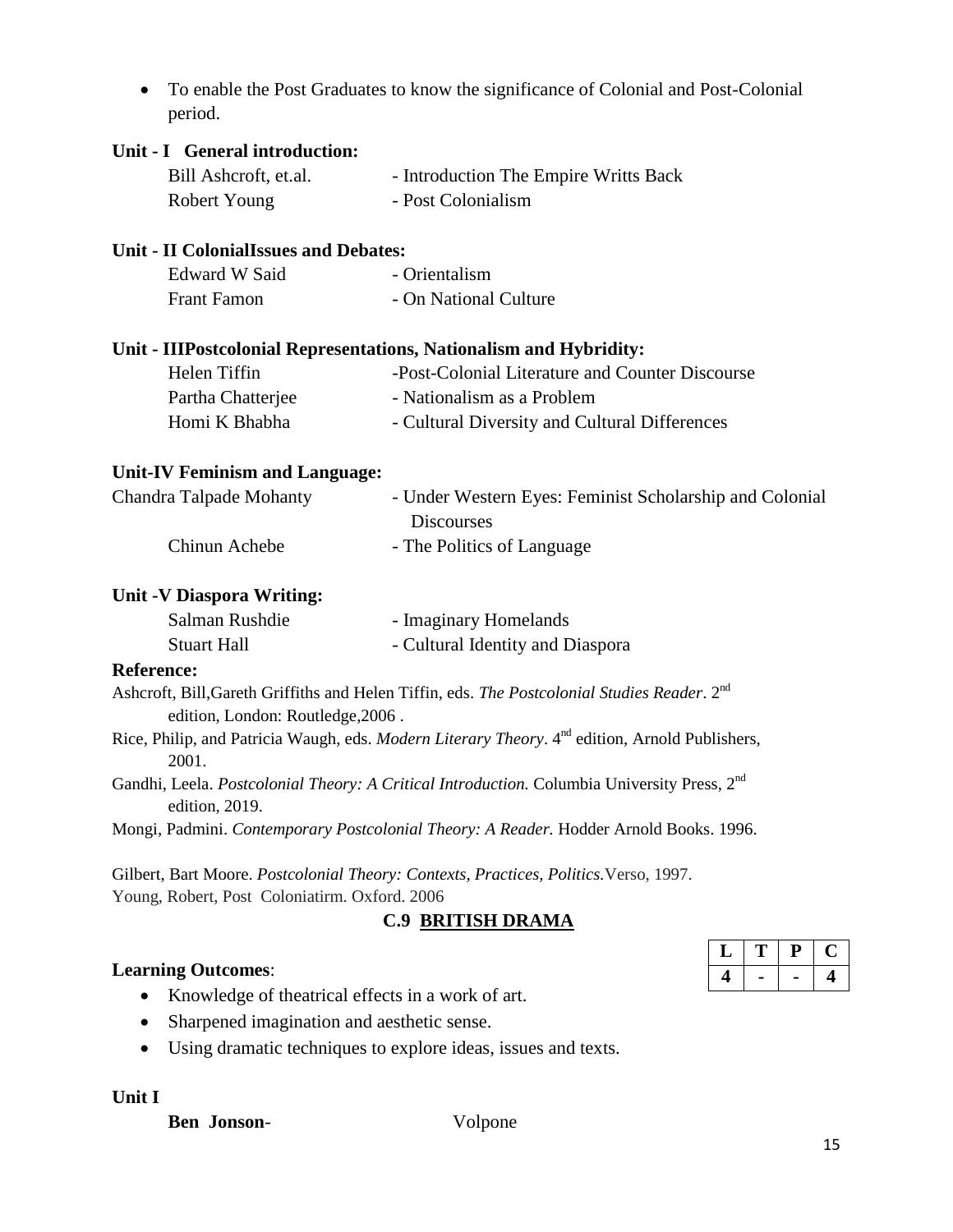| <b>John Webster</b>    | The White Devil                  |  |
|------------------------|----------------------------------|--|
| Unit II                |                                  |  |
| R.B.Sheridan-          | The Rivals                       |  |
| Congreve               | The Way of the World             |  |
| Unit III               |                                  |  |
| <b>Oscar Wilde:</b>    | The Importance of Being Earnest  |  |
| <b>Bernard Shaw-</b>   | Pygmalion                        |  |
| <b>Unit IV</b>         |                                  |  |
| <b>JM</b> Synge        | The Playboy of the Western World |  |
| <b>Samuel Beckett-</b> | Endgame                          |  |
| <b>Unit V</b>          |                                  |  |

| <b>Arnold Wesker</b> | <b>Roots</b>   |
|----------------------|----------------|
| <b>Tom Stoppard</b>  | The Real Thing |

#### **References**

- Paula R. Backscheider. *Restoration and Eighteenth Century Dramatists*. Detroit, Minch: Gale Research, 1989.
- Thomas J. Taylor. *Restoration Drama: An Annotated Bibliography*. Pasadena, Calif: Salem Press. 1989.
- Greene, N*. Bernard Shaw. A Critical View*. London. Macmillan, 1984.

## **C. 10 NATIONAL LITERATURES IN TRANSLATION**

|   | , | IJ |  |
|---|---|----|--|
| 4 |   |    |  |

### **Learning Outcomes:**

- To make the students to recognize Indian sensibility found in Regional writings.
- To familiarize the great Indian writers writing in provincial languages.
- To facilitate the readers with regional consciousness and construct inclusive Indian nationalism.

### **UNIT I (POETRY)**

Manickavasagar – Hymn 1 (Civan's Course from Everlasting)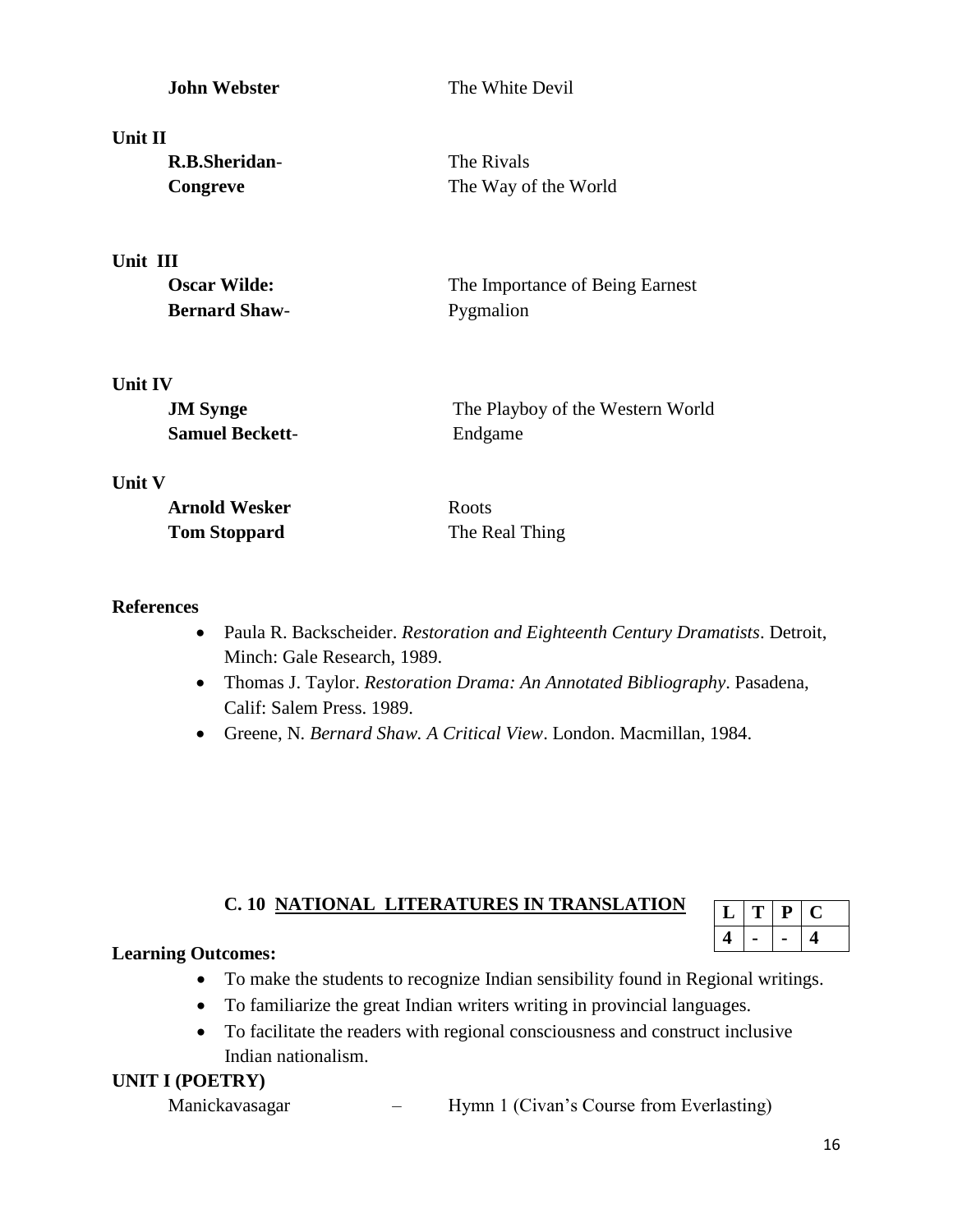| Kishwar Naheed                 |   | Who Am I?                                         |
|--------------------------------|---|---------------------------------------------------|
| Bharathidasan                  |   | The Southerly                                     |
| Srirangam Srinivasa Rao        |   | <b>Forward March</b>                              |
| N. Pichamurti                  |   | <b>National Bird</b>                              |
| <b>UNIT II (PROSE)</b>         |   |                                                   |
| A. K. Ramanujan                |   | The Clay Mother in Law: A South Indian Folktale   |
| K. A. Nilakanta Sastri         |   | <b>Tamil Sangam</b>                               |
| M. N. Wankhade                 |   | Friends, The Day of Irresponsible Writers is Over |
| <b>UNIT III (DRAMA)</b>        |   |                                                   |
| Kalidasa                       |   | Shakunthala                                       |
| K. A. Gunasekaran              |   | Pali Aadugal                                      |
| <b>UNIT IV (SHORT FICTION)</b> |   |                                                   |
| Premchand                      | - | The Holy Panchayat                                |
| Ambai                          |   | Squirrel                                          |
| Lakshmi Kannan                 |   | Nandanvan                                         |
| Vaikom Mohammed Basheer -      |   | The Card – Sharper's Daughter                     |
| <b>UNIT V (FICTION)</b>        |   |                                                   |
| U. R. Ananthamurthy            |   | Bharathipura                                      |
| Amrita Pritam                  |   | Pinjar                                            |
| Imayam                         |   | Pethavan: The Begetter                            |

#### **References:**

K. A. Nilakanta Sastri, *K. A. Nilakanta Sastri Writings in The Hindu,* THG Publishing Private Limited, July, 2018.

Vinay Dharwadker & A. K. Ramanujan, Eds. *The Oxford Anthology of Modern Indian Poetry.OUP, 1994.*

Lakshmi Kannan*,Nandanvan & Other Stories,* Orient Blackswan, 2011.

C. R. Devadhar, *Works of Kalidasa,* Motilal Banarsidass Publishers, 1991.

George Hart, *The Poems of Ancient Tamil,* OUP, 2003.

Vinay Dharwadker, Ed. *The Collected Essays of A. K. Ramanujan,* OUP, 2001.

*Bharathidasan Selected Poems,* PILC Publication, 1996.

Mehr Afshan Farooqi, Ed. *The Oxford India Anthology of Modern Urdu Literature,* OUP, 2010.

Arjun Dangle, Ed. Poisoned Bread, Orient Blackswan, 2009.

*Modern Indian Literature: Poems and Short Stories,* OUP, 2018.

Imayam, *Pethavan: The Begetter,* OUP, 2016

## **C. 11 CRITICAL THEORY - I**

## $L |T | P | C$ **4 - - 4**

#### **Learning Outcomes:**

- To enhance the students' comprehension with the chronological survey of critical theory.
- To make the students understand the concept of theories and their applications.
- To enable the students interpret literary texts by focusing on a theory.

| Unit I: Classicism        | Aristotle           | : Poetry as structure                               |  |
|---------------------------|---------------------|-----------------------------------------------------|--|
|                           | Philip Sidney       | : An Apology for Poetrie                            |  |
|                           | Ben Johnson         | : Extract from Timber or Discoveries                |  |
| <b>Suggested Reading:</b> | Peter Barry         | $\therefore$ Theory before Theory/ Liberal Humanism |  |
|                           | $\bullet$ B. Prasad | : The Battle of Taste                               |  |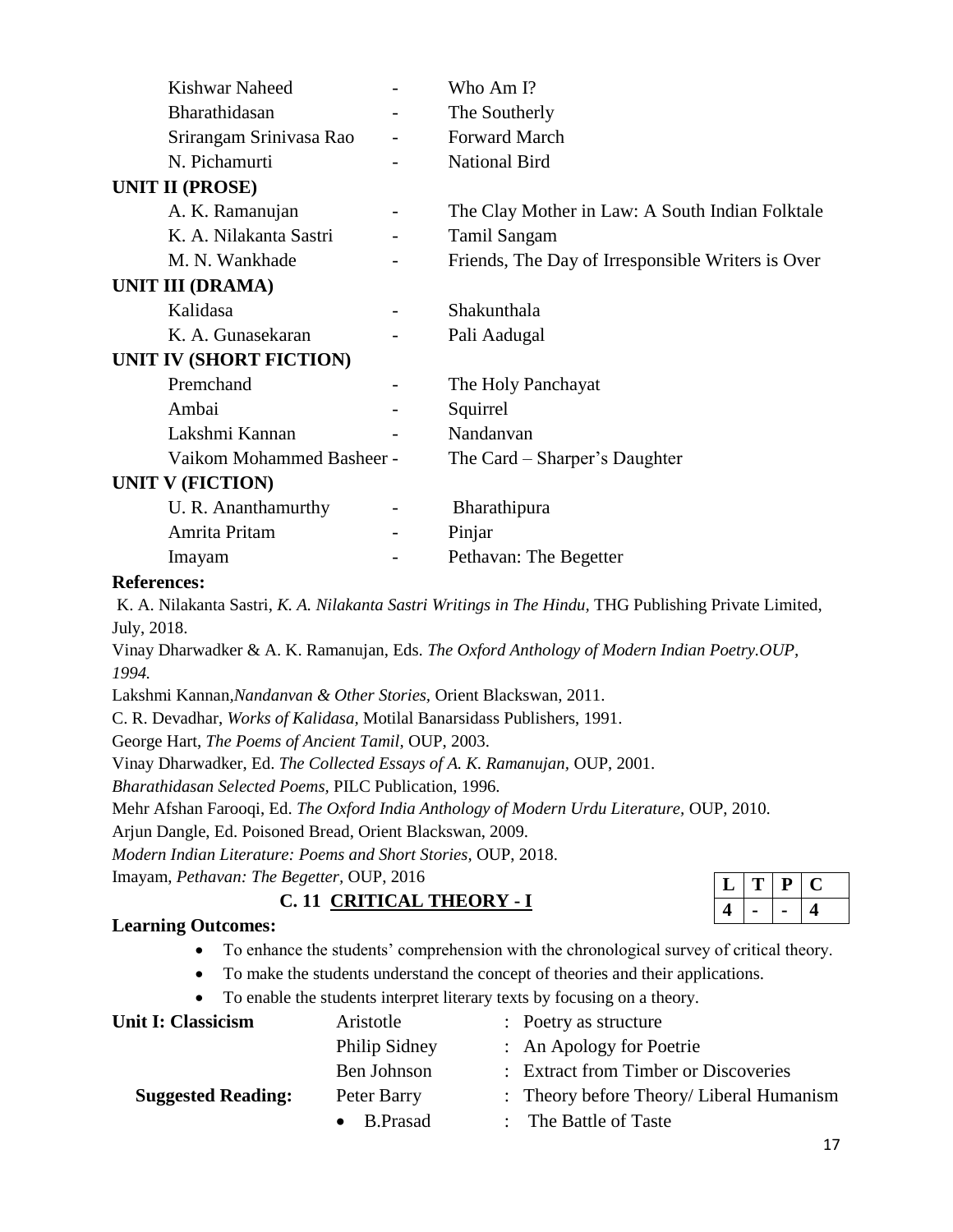#### **Unit II: Neo Classical Criticism:**

|                                               | John Dryden                         |                           | <b>Dramatic Poesy</b>                                                                          |
|-----------------------------------------------|-------------------------------------|---------------------------|------------------------------------------------------------------------------------------------|
|                                               | <b>Alexander Pope</b>               |                           | <b>Essays on Criticism</b>                                                                     |
|                                               | <b>Samuel Johnson</b>               |                           | Preface to Shakespeare                                                                         |
| <b>Suggested Reading:</b>                     | Michael Meehan                      |                           | Neo-Classical Criticism                                                                        |
|                                               | <b>B.Prasad</b><br>$\bullet$        | $\ddot{\cdot}$            | The Triumph of Classcism                                                                       |
| <b>Unit III: Romanticism</b>                  | William Wordsworth:                 |                           | Preface to Lyrical Ballads                                                                     |
|                                               | S.T.Coleridge                       |                           | Biographia Literaria (Chapter - XIV&XVII)                                                      |
|                                               | Shelley                             |                           | Defence of Poesie                                                                              |
| <b>Suggested Reading: Donald H. Reiman</b>    |                                     |                           | The Romantic Critical Tradition                                                                |
|                                               | <b>B.Prasad</b>                     | $\mathbb{R}^{\mathbb{Z}}$ | The Romantic Revolt                                                                            |
| Unit IV: Victorian and Modern Age             |                                     |                           |                                                                                                |
|                                               | <b>Matthew Arnold</b>               | $\ddot{\cdot}$            | Function of criticism at the Present Age                                                       |
|                                               | <b>Henry James</b>                  |                           | The Art of Fiction                                                                             |
|                                               | F.R.Leavis                          | $\ddot{\cdot}$            | Literary Criticism and Philosophy                                                              |
| <b>Suggested Reading: Geoffrey Strickland</b> |                                     | $\ddot{\cdot}$            | Great Tradition : The Logic of the Canon                                                       |
|                                               | <b>B.Prasad</b>                     | $\ddot{\cdot}$            | The Victorian Compromise                                                                       |
| Unit V : New Criticism                        |                                     |                           |                                                                                                |
| T.S.Eliot                                     | Tradition and the Individual Talent |                           |                                                                                                |
|                                               | <b>I.A.Richards</b>                 | :                         | Four Kinds of Meaning                                                                          |
|                                               | William Empson                      |                           | : The Seventh Type of Ambiguity                                                                |
| <b>Suggested Reading: Rick Rylance</b>        |                                     |                           | : The New Criticism                                                                            |
|                                               | <b>B.Prasad</b>                     | $\ddot{\cdot}$            | The Age of Interrogation                                                                       |
| <b>Reference Books:</b>                       |                                     |                           |                                                                                                |
|                                               |                                     |                           | Ramaswami S & Sethuraman V.S. The English Critical Tradition: An Anthology of English Literary |

*Criticism,* vol.2, Trinity Press, 1986. *Encylopedia Of Literature and Criticism. Eds.* Martin Coyle. Peter Garsidec et al. Detroit: gale Research Inc. 1999.

Prasad B. *An Introduction to English Criticism.* New Delhi :Trinity Press, 2014.

Barry, Peter. *Beginning Theory: An Introduction to Literary and cultural Theory,* Viva Books, 2010.

Das B. Mohanty J.M. *Literary Criticism: A Reading.* OUP, 2018.

Enright D.J. Chikera, Ernst de. *English Critical Tests.* OUP, 1997.

Wimsatt JR, William K. Brooks, Cleanth. *Literary Criticism: A Short History.* Oxford & IBH Publishing co, 1978.

**C. 12 RESEARCH METHODOLOGY**

|   |   | Р  | L |
|---|---|----|---|
| 4 | 0 | I) | 4 |

#### **Learning Outcomes**

- Knowledge of the definition and process of research
- Ability to identify a research problem and proceed with it.
- Awareness of ethical issues in educational research.
- Familiar with the conducting of literary review.
- Understanding the mechanics of writing a research paper/thesis.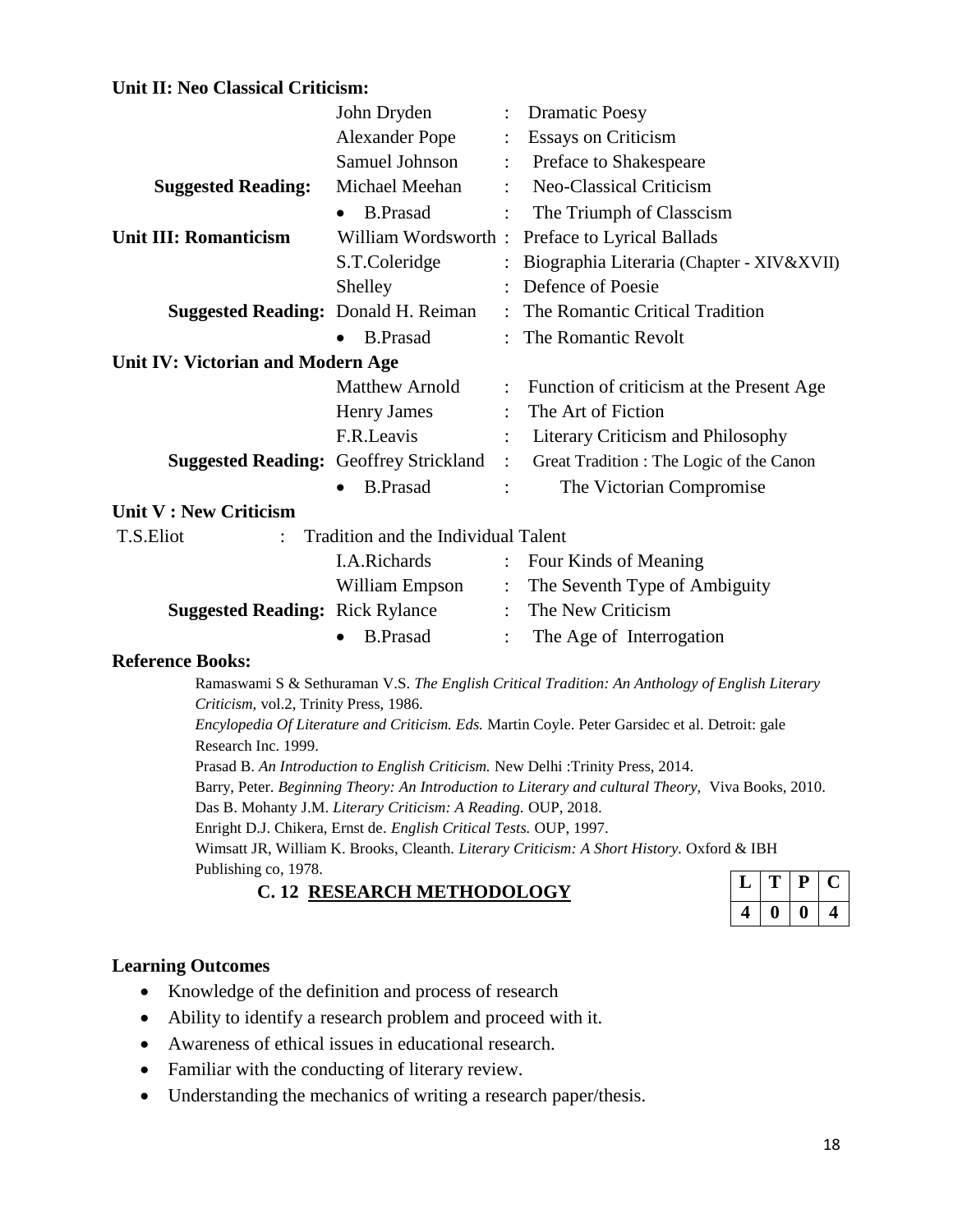**Unit I**  Introduction to Research Plagiarism

**Unit II** Organizing and Documentation

**Unit III** Mechanics of Research writing

**Unit IV** Citing Works

**Unit V** In-Text citations

**Reference**

**MLA Handbook Eighth Edition**

## **C. 13 BRITISH FICTION**

|  | υ |  |
|--|---|--|
|  |   |  |

## **Learning Outcomes:**

- Capable of reading texts with a critical approach.
- Research on the various nuances and meanings in the text.
- Explore interdisciplinary concepts in the novels.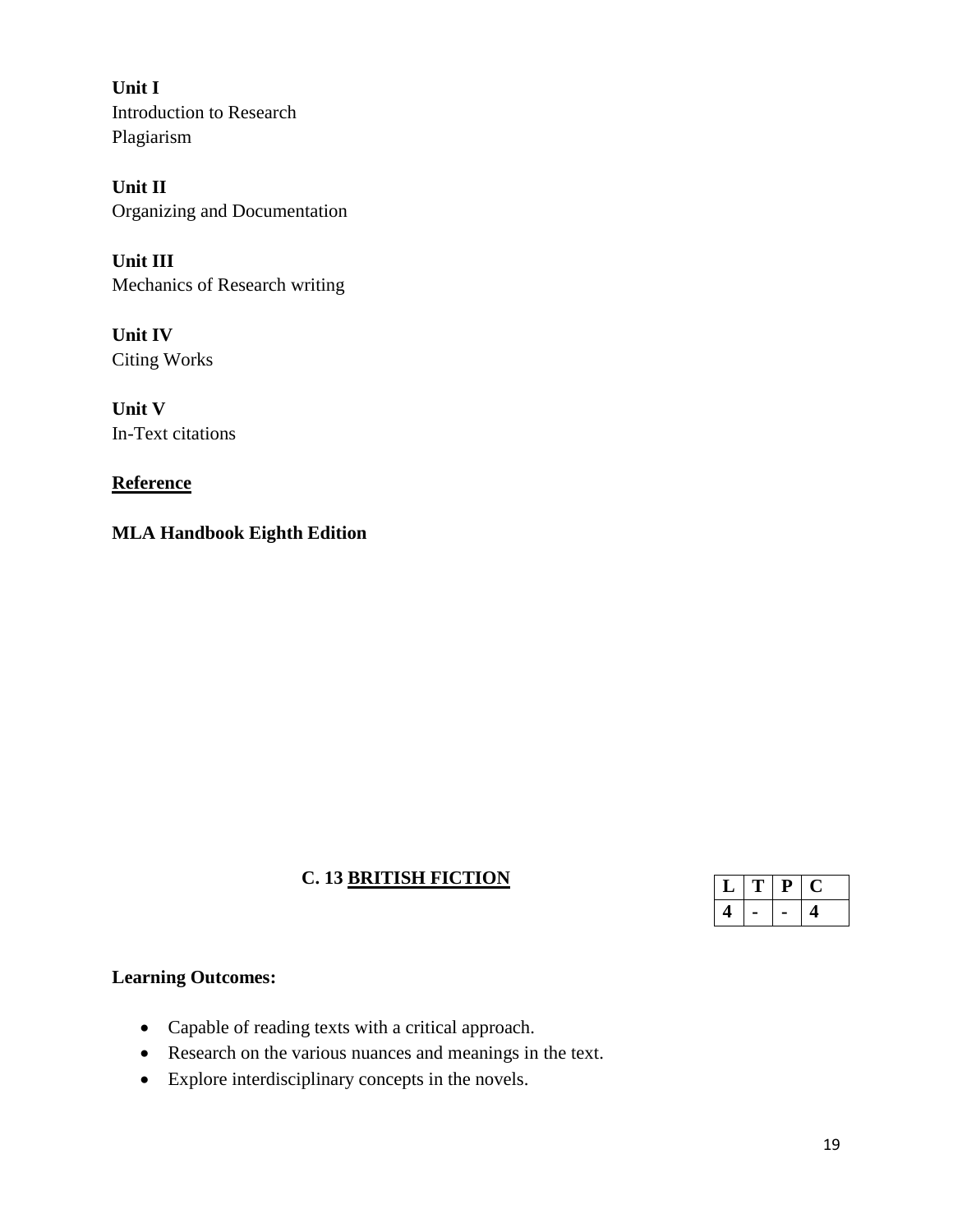| Unit I                 |                          |
|------------------------|--------------------------|
| Daniel Defoe           | <b>Robinson Crusoe</b>   |
| Henry Fielding         | Tom Jones                |
| <b>Unit II</b>         |                          |
| Jonathan Swift         | Gulliver's Travels       |
| <b>Emily Bronte</b>    | <b>Wuthering Heights</b> |
| Unit III               |                          |
| Jane Austen            | Emma                     |
| <b>Walter Scott:</b>   | Kenilworth               |
| <b>Unit IV</b>         |                          |
| <b>Charles Dickens</b> | <b>Hard Times</b>        |
| Thomas Hardy           | The Return of The Native |
| <b>Unit V</b>          |                          |

| Joseph Conrad | <b>Heart of Darkness</b> |
|---------------|--------------------------|
| Julian Barnes | The Sense of an Ending   |

#### **References:**

- The Oxford Chronology of English Literature, OUP, 2002.
- The Cambridge Introduction to Modern British Fiction, 1950-2000. CUP, 2002

## **C.14 CRITICAL THEORY - II**

|  | L. |   |
|--|----|---|
|  |    | 4 |

## **Objectives:**

- To enable the students to locate and analyse a literary text, with an empirical perspective.
- To make the students understand ideologies of different Schools of Thoughts.
- To enable the students be familiar with the recent trends in literary studies.

### **Unit I: Introduction to Theories and Approaches**

Wilbur S. Scott : Five Approaches – (Introduction to all the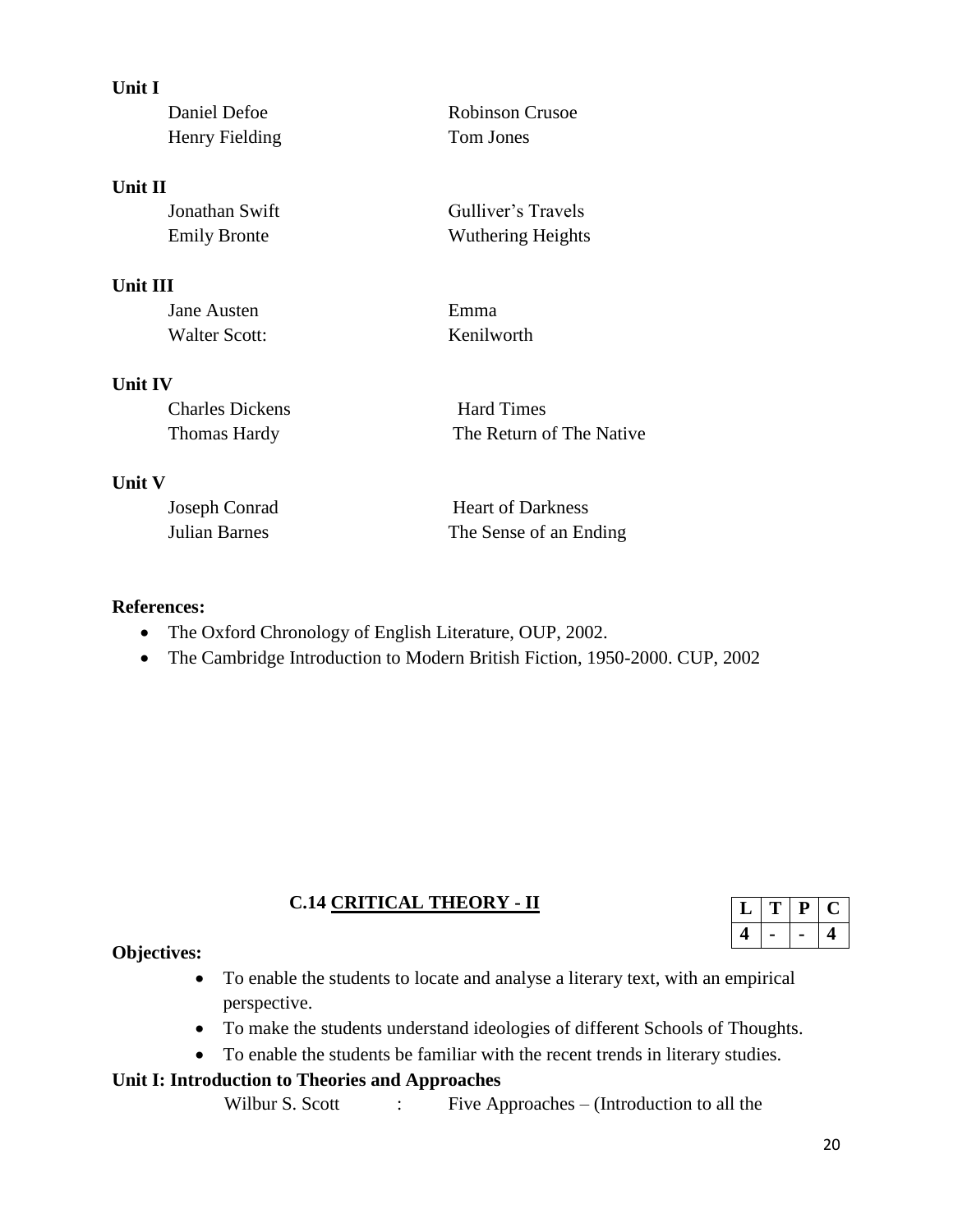|                                                              |                      | Approaches)                                                                                                                                                                                                                                                                                                                                                                                                                                                                                                                                                                      |
|--------------------------------------------------------------|----------------------|----------------------------------------------------------------------------------------------------------------------------------------------------------------------------------------------------------------------------------------------------------------------------------------------------------------------------------------------------------------------------------------------------------------------------------------------------------------------------------------------------------------------------------------------------------------------------------|
| M.H.Abrams                                                   |                      | <b>Orientation of Critical Theories</b>                                                                                                                                                                                                                                                                                                                                                                                                                                                                                                                                          |
| Unit II : Marxism, Feminism and Post colonialism.            |                      |                                                                                                                                                                                                                                                                                                                                                                                                                                                                                                                                                                                  |
| <b>Raymond Williams</b>                                      |                      | Marxism and Literature (Extract)                                                                                                                                                                                                                                                                                                                                                                                                                                                                                                                                                 |
| <b>Elaine Showalter</b>                                      |                      | 'Towards Feminist Poetics'                                                                                                                                                                                                                                                                                                                                                                                                                                                                                                                                                       |
| Gayatri Chakravorty                                          |                      |                                                                                                                                                                                                                                                                                                                                                                                                                                                                                                                                                                                  |
| Spivak                                                       |                      | The Post – Colonial Critic (Extract)                                                                                                                                                                                                                                                                                                                                                                                                                                                                                                                                             |
| Unit III : Formalism, Structuralism and Post Structuralism   |                      |                                                                                                                                                                                                                                                                                                                                                                                                                                                                                                                                                                                  |
| Viktor Shklovsky                                             |                      | Art as Technique (Extract)                                                                                                                                                                                                                                                                                                                                                                                                                                                                                                                                                       |
| Ferdinand de Sassure :                                       |                      | Course in General Linguistics (Extract)                                                                                                                                                                                                                                                                                                                                                                                                                                                                                                                                          |
| <b>Roland Barthes</b>                                        |                      | From Work to Text                                                                                                                                                                                                                                                                                                                                                                                                                                                                                                                                                                |
|                                                              |                      | Unit IV: Psychoanalytical, Archetypal Criticism and Reader Response Theory                                                                                                                                                                                                                                                                                                                                                                                                                                                                                                       |
| Carl Gustav Jung                                             |                      | Psychology and Literature                                                                                                                                                                                                                                                                                                                                                                                                                                                                                                                                                        |
| Northrop Frye                                                |                      | Archetypes of Literature                                                                                                                                                                                                                                                                                                                                                                                                                                                                                                                                                         |
| Wolgang Iser                                                 |                      | The Reading Process                                                                                                                                                                                                                                                                                                                                                                                                                                                                                                                                                              |
| Unit V: Deconstruction, New Historicism, and Culture Studies |                      |                                                                                                                                                                                                                                                                                                                                                                                                                                                                                                                                                                                  |
| Jaques Derrida                                               | $\ddot{\phantom{a}}$ | Structure, Sign, and Play in the Discourse of the                                                                                                                                                                                                                                                                                                                                                                                                                                                                                                                                |
|                                                              |                      | Human Science                                                                                                                                                                                                                                                                                                                                                                                                                                                                                                                                                                    |
| <b>Stephen Greenblatt</b>                                    | $\sim$ :             | <b>Circulation of Social Energy</b>                                                                                                                                                                                                                                                                                                                                                                                                                                                                                                                                              |
| <b>Stuart Hall</b>                                           |                      | <b>Cultural Studies and Its Theoretical Legacies</b>                                                                                                                                                                                                                                                                                                                                                                                                                                                                                                                             |
| <b>Reference Books:</b>                                      |                      |                                                                                                                                                                                                                                                                                                                                                                                                                                                                                                                                                                                  |
| Research Inc, 1990.                                          |                      | Encylopedia Of Literature and Criticism. Ed. Martin Coyle. Peter Garsidec et al. Gale                                                                                                                                                                                                                                                                                                                                                                                                                                                                                            |
| ed. Viva Books, 2010                                         |                      | Peter Barry. Beginning Theory: An Introduction to Literary and cultural Theory,                                                                                                                                                                                                                                                                                                                                                                                                                                                                                                  |
| al, 5th ed. OUP, 2005.<br>Publishers, 2007.                  |                      | Nail Lucy. Post Modern Literary Theory: An Anthology. Blackwell Publishers, 1999.<br>Philip Rice and Patricia Waugh. Modern Literary Theory,. 4th ed. Arnold, 2001.<br>Lois Tyson. Critical Theory Today: A User Friendly Guide, 3rd ed. Routledge, 1998.<br>A Handbook of critical Approaches to Literature. Eds. Wilfred L.Guerin. Earle Labor et<br>M.A.R.Habib. Modern Literary Criticism and Theory: A History. Blackwell<br>David Lodge. Modern Criticism and Theory: A Reader. Longman, 2017<br>Simon During. Cultural Studies: A Critical Introduction. Routledge, 2004. |

## **C.15 SHAKESPEARE**

|  | ى |  |
|--|---|--|
|  |   |  |

## **Learning Outcomes:**

 To enable learners to understand various aspects of Shakespeare's dramatic art through a study of representative plays.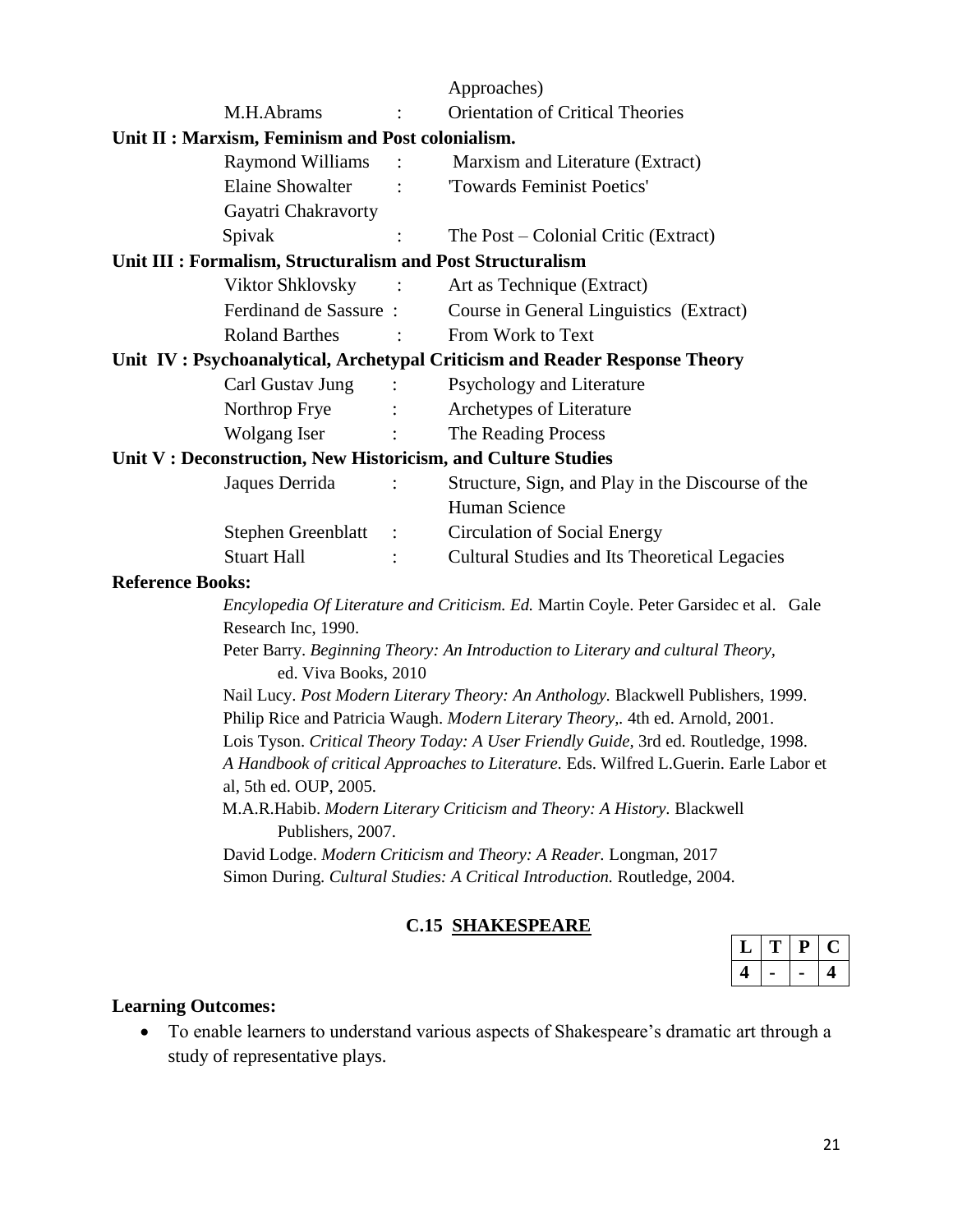- To trace the evolution of Shakespeare's vision and read his plays in the light of contemporary literary theories like Post Colonialism, New Historicism, Cultural Materialism, etc.
- To enable the students to know the significance of Shakespeare in the world of Literature.
- To provide scope for the students to scrutinize the importance of Shakespearian plays in the present era.
- To enable the Post Graduates to compare the present works with Shakespearian works.

| Unit-I       | - Elizebethan Theatre and Audience, Historical Plays Tragedies, Comedies<br>and Supernatural elements in Shakespeare, Sonnets: 14, 18, 60, 73, 91, 104 |  |
|--------------|--------------------------------------------------------------------------------------------------------------------------------------------------------|--|
| Unit $-II$   | - Twelfth Night/ Midsummer Night's Dream                                                                                                               |  |
| $Unit - III$ | - Hamlet/ Othello                                                                                                                                      |  |
| Unit $-$ IV  | - Antony and Cleopatra/ Henry IV Part - I                                                                                                              |  |
| Unit $-$ V   | - The Winter's Tale/ The Tempest                                                                                                                       |  |

#### **Reference:**

Dollimore, Jonathan, and Alan Sinfield, editors. *Political Shakespeare: Essays in Cultural* 

*Materialism.*Manchester University Press, 1994.

Greenblatt, Stephen*. Tyrant: Shakespeare on Politics.*Kindle Edition*,* 1 st edition, 2018.

Bradley, A. C.*Shakespearean Tragedy.* Narcissus, 2016.

Vickers, Brian*. WilliamShakespeare.* Routledge, Vol 1, 1974.

Garvin, Harry R*.Shakespeare's Contemporary Critical Approaches.* Bucknell University Press, 1980.

### **C. 16 ENGLISH LANGUAGE TEACHING**

|  | ı |  |
|--|---|--|
|  |   |  |

### **Learning Outcomes**

- Learners will understand various teaching approaches, methods and techniques.
- Students will learn to make use of computers, websites, mobile applications and other technological developments in English language Learning..
- Learners will develop the skill of converting theory into practice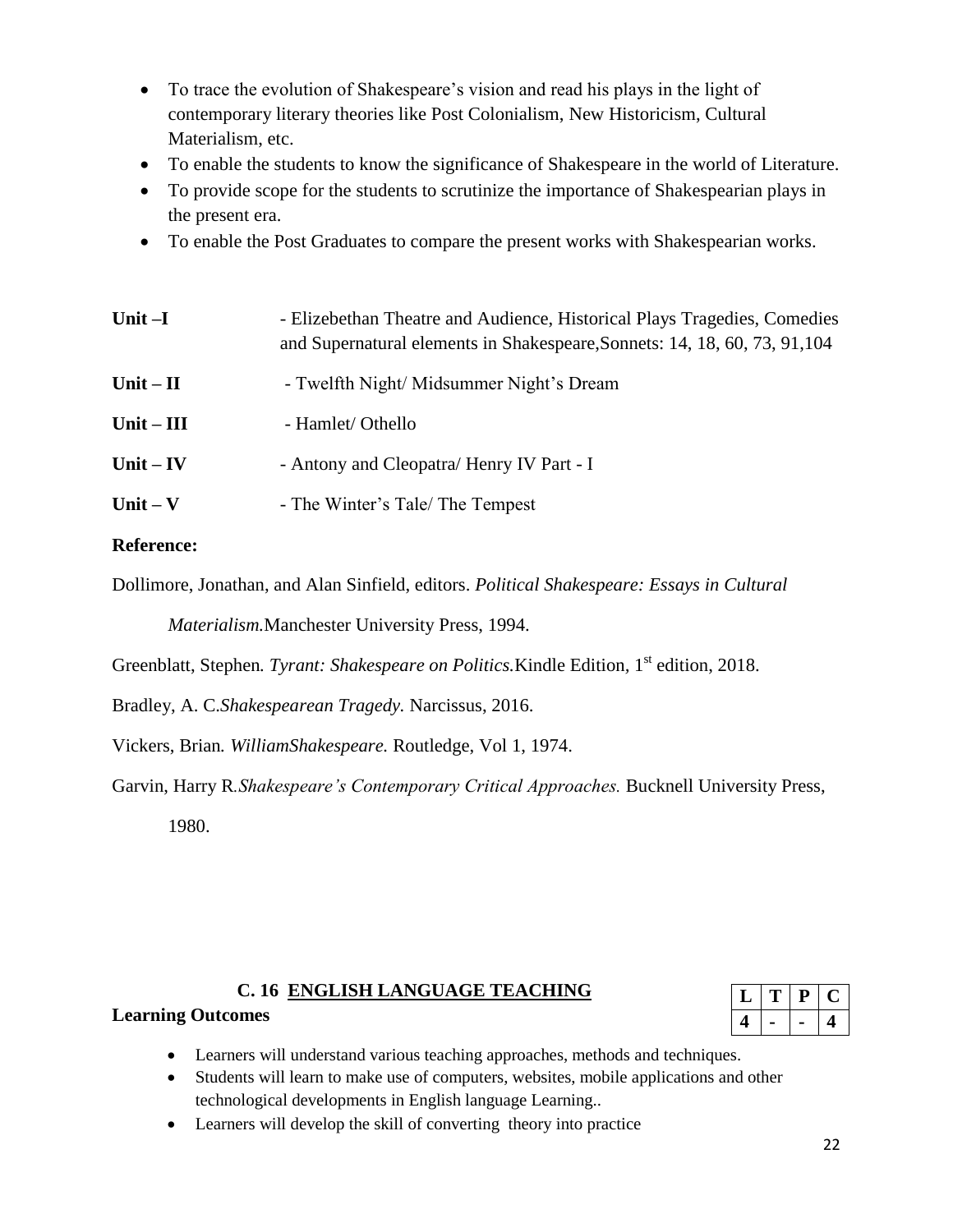- Learners will know the difference between native language and second language and the factors affecting language learning.
- Facilitate the learners to know the functions of syllabus, various modes of evaluation, authentic teaching materials and aids

### **Unit I – Language Teaching Theories**

Behaviourism- Total Operant Conditioning, Universal Grammar theory, Gestalt learning theory, Stephen Krashen's theory, Script theory, Constructivist learning theory.

### **Unit II – Language Teaching Methods**

CALL, MALL, WALL. Communicative application, self directed learning, multi- intelligence, teaching through movies, use of multimedia, use of social media.

**Unit III – Second Language Acquisition:** Second language acquisition, learning theories and implications, five stages of second language acquisition, language acquisition and language learning.

**Unit IV – ELT in India:** Teaching English as second language in India. History, preindependent India, post- independent India, multi skill approach, problems, advantages, place of English in India, three language formula, socio- cultural perspective English for higher education**.**

**Unit V – Developing Teaching Materials:** Syllabus, text books, graded materials, teaching materials and teaching aids, from theory to practice – constructivism.

### **Primary e-resource:**

E- PG Pathshala – English language Teaching

### **Reading List.**

- *Larsen Freeman, Diane., Techniques and Principles in Language Teaching, OUP, 2009*
- *Brown , H.D. 1981, Principles of language learning and Teaching, Prentice Hall, EnlewoodClights.*
- *Singh, R.A. 1982 An introduction to Lexicography, CIIL, Mysore.Catford, J.C. 1965, Linguistic theory of translation, Oxford University Press, London*
- K. Nagarajan, *Chronicles of Kedaram,* Asia Publishing House, 1961.

## **ELECTIVE PAPERS 1. ASIA- PACIFIC LITERATURE**

| ↵ |  |  |
|---|--|--|
|   |  |  |

### **Learning Outcomes:**

This course is an introduction to the literatures of Australia, New Zealand and the Asia-Pacific region, with a focus on Indigenous, migrant and diasporic writing. It tries to locate the cultural, historical, and economic processes of colonialism, Diaspora and migration that connected and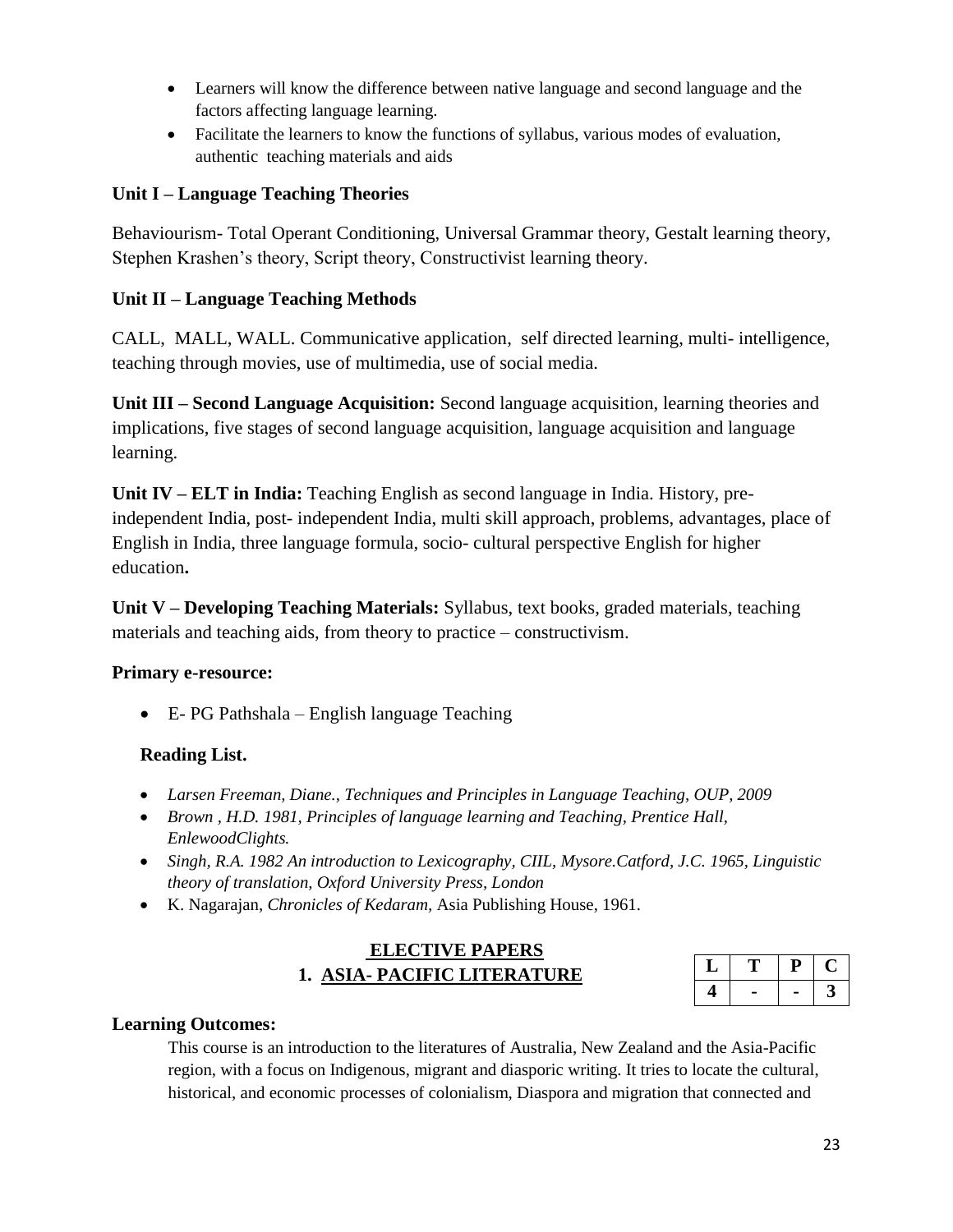shaped this diverse regions and address the issues of race and indigeneity and discourses of nationalism.

## **Unit I Introduction: Postcolonial Literature in the Asia-Pacific:**

- Stuart Hall : 'The Rest and the West: Discourse and Power.'(*The Formations of Modernity)*
- Graham Huggan: Australian Literature, Race, and the Politics of Location.
- Stuart Murray : "Settler modernity and nationalism" .

## **Unit II : Indigenous and Settler Literary Production : Australia**

- Penny van Toorn. 'Indigenous Texts and Narratives.' (*Cambridge Companion*)
- Anonymous : Botany Bay, Moreton Bay
- John Farrell : Australia
- Kath Walker : We are going
- Bill Neidjie : Gadgaju Ways
- Bruce Dawe : Home Coming

## **Unit III : Fiction & Drama: Australia**

- Kim Scott: True Country
- Helen Garner : Monkey Grip
- Jack Davis: Kullark

## **Unit IV: New Zealand: Poetry**

Epeli Hau'ofa 1. 'Our Sea of Islands'

2. The Writer as an Outsider' in We Are the Ocean : Hau`ofa,

Bill Manhire: Select Poems from *My Sunshine*

C. K. Stead : Select poems from *Poems of a Decade*

## **Unit V : Fiction & Drama : New Zealand**

- Katherine Mansfield: "Prelude"
- Patricia Grace : Potiki
- Makerita Urale : Frangipani Perfume

### **Text:**

- The Formations of Modernity. Edited by Stuart Hall and Bram Gieben. Cambridge, UK: Polity Press with Blackwell. 1992 pp. 184-227.
- Australian Literature. OUP, Oxford : 2015
- Never a Soul At Home: New Zealand Literary Nationalism. Victoria University Press, Wellington : 1998.
- E..*We Are the Ocean.* Honolulu: University of Hawai'i Press, 2008.
- The Cambridge Companion to Australian Literature. Edited by Elizabeth Webby. Cambridge: Cambridge University Press. 2000. 19-49.

**Reference:** 1. Goodwin, Ken. A History of Australian Literature, Macmillan Education, 1988

| پ | ш |  |
|---|---|--|
|   |   |  |

## **2. CULTURAL STUDIES: THEORY & PRACTICE**

### **Objectives:**

- To sensitise and enable the scholars understand the theories in Cultural Studies.
- To inculcate in learners the idea of understanding culture in all its complex forms.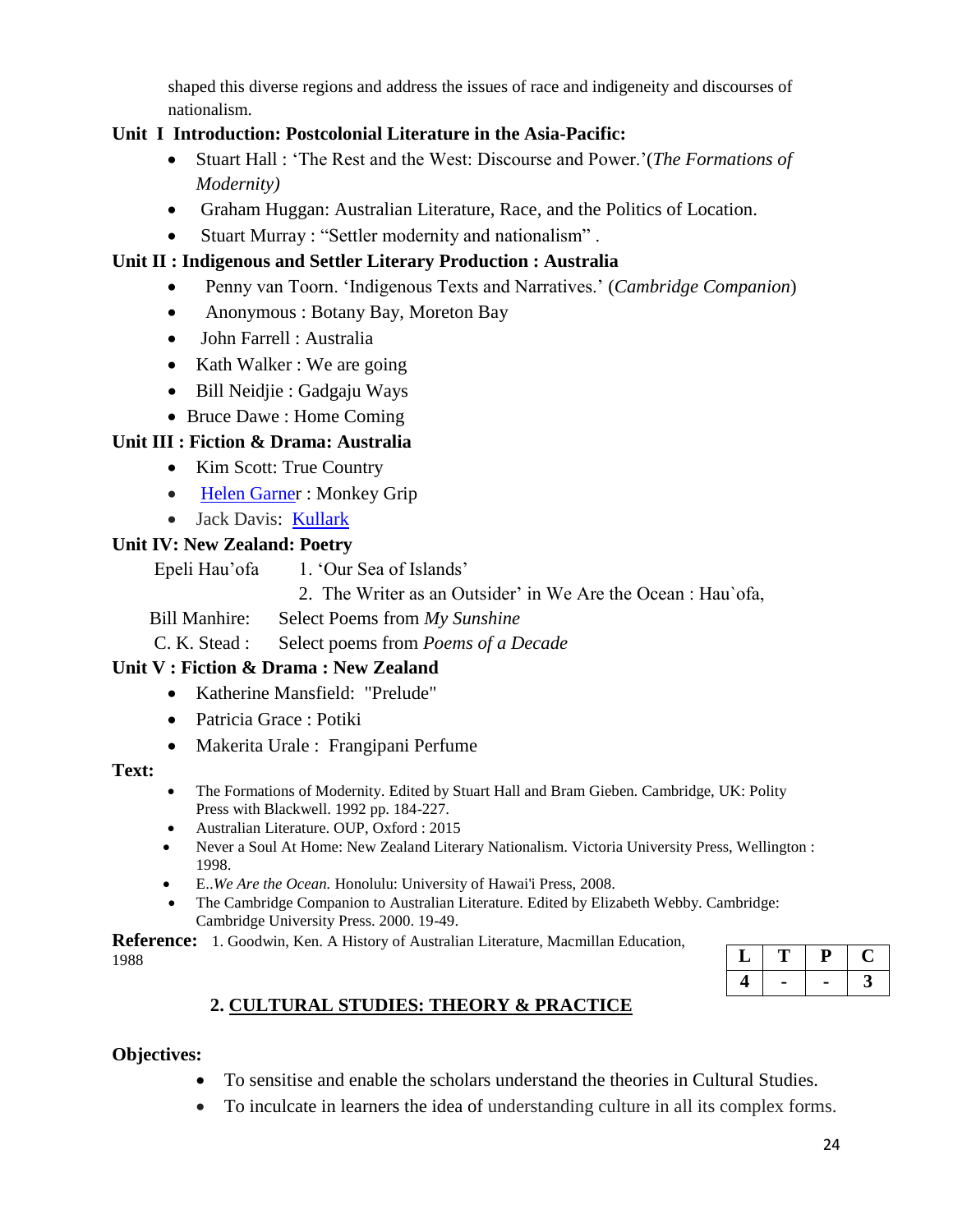To make the researchers identify, analyze and address the specific cultural issues in literary texts.

### **Unit I**

|                                                                                     | Wilfred L. Guerin & et.al : What is Cultural Studies?              |
|-------------------------------------------------------------------------------------|--------------------------------------------------------------------|
| Jonathan Culler                                                                     | : Literature and Cultural Studies                                  |
| Unit II                                                                             |                                                                    |
| Walter Benjamin                                                                     | : The Work of Art in the Age of Mechanical Reproduction            |
| Judith Butler                                                                       | : Subjects of Sex/Gender/Desire                                    |
| <b>Unit III</b>                                                                     |                                                                    |
| Leopold Senghor                                                                     | : Negritude: A Humanism of the Twentieth Century                   |
| Homi. K. Bhaba                                                                      | : The Post Colonial and the Postmodern: The Questions<br>of Agency |
| <b>Unit IV</b>                                                                      |                                                                    |
| $\bigcap \mathbf{1}$ $\bigcup \mathbf{1}$ $\bigcap \mathbf{1}$ $\bigcap \mathbf{1}$ | $1 \cap \cdots 1$ $1 \cap \cdots 1$                                |

| Christopher Norris | : Science and Criticism beyond the Culture Wars                           |
|--------------------|---------------------------------------------------------------------------|
|                    | Ranajit Guha & Gayatri Spivak: Introduction to Subaltern Studies. (Vol.1) |

#### **Unit V**

| Ishmael Reed | : Yellow Back Radio Broke-down      |
|--------------|-------------------------------------|
| Sivakami P   | : Grip of Change and Author's Notes |

#### **References:**

Arendt H. *Illuminations.* Fontana, 1992.

Culler, Jonathan. *Critical Theory.* Oxford UP*,* 2000.

Dangle, Arjun. *The Poisoned Bread*. Orient Black Swan, 2009.

During, Simon. *The Cultural Studies Reader.* Routledge, 1993.

Guerien, Wilfred L & et.al. *A Handbook of Critical Approaches to Literature.6th ed.*  Oxford UP, 2005.

Samuel, Raphael. *People's History and Socialist Theory.* Routledge, 1981.

Waugh, Patricia. *Literary Theory and Criticism.* Oxford UP, 2014.

#### **3. ETHNIC LITERATURE**

#### **Objectives:**

- To disseminate the Indigenous Knowledge System.
- To comprehend the Indigenous Culture and Narrative Patterns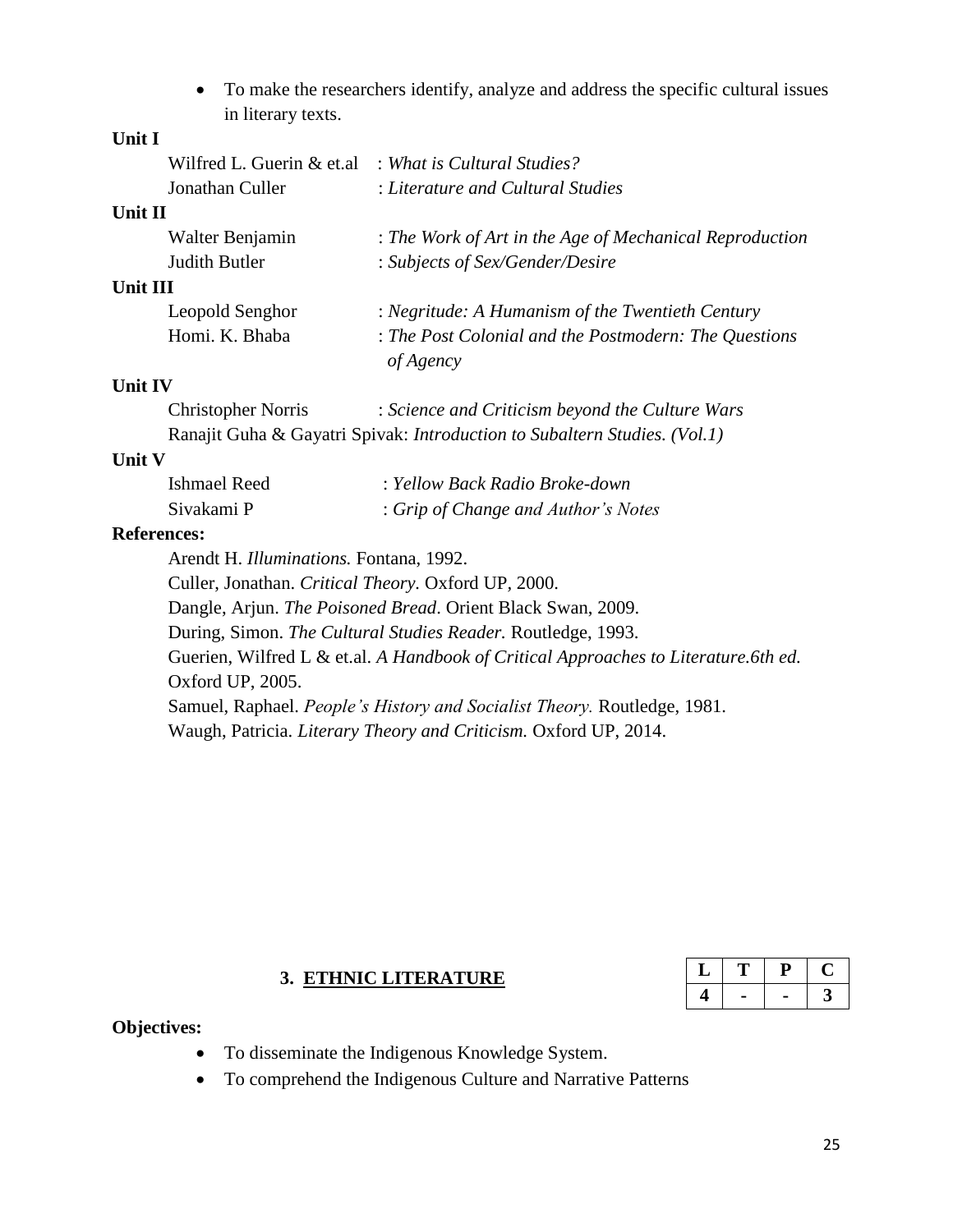- To help the researchers assure further researches on the multifaceted aspects of Indigenous Literature.
- To provide scope for the students to know about various indigenous literatures and their Culture
- To enable the Post Graduates to examine Ethnic Literature with their own cultural similarities and dissimilarities.

#### **Unit I - Theory**

| <b>Armand Garnet Ruffo</b>        | -"Why Native Literature?"                                      |
|-----------------------------------|----------------------------------------------------------------|
| Renate Eigenbrod                  | - "A Necessary Inclusion: Native Literature in Native Studies" |
| <b>Unit II - Poetry</b>           |                                                                |
| <b>Kimberly Blaser</b>            | -Goodbye to all That                                           |
| Mary Tallmountain                 | -Good Griece, Indian Blood                                     |
| David Diop                        | -Africa                                                        |
| Mamang Dai                        | -The Voice of the Mountain                                     |
| Unit III – Biography $\&$ Fiction |                                                                |
| Kocharethi                        | -The Araya Woman                                               |
| <b>Scott Momaday</b>              | -House Made of Dawn                                            |
| Thomas King                       | -Green Grass, Running Water                                    |
| Mahashwetha Devi                  | -Draupadi                                                      |
| <b>Unit IV – Fiction II</b>       |                                                                |
| Eden Robinson                     | -Monkey Beach                                                  |
| Alexis Wright                     | -Carpentarie                                                   |
| Leslie Marmon Silko               | -The Yellow Woman                                              |
| Kath Walker                       | -Mirrabooka                                                    |
| Unit V - Drama                    |                                                                |
| <b>Jack Davies</b>                | -The Cake Man                                                  |
| Wole Soyinka                      | -A Dance of the Forests                                        |
|                                   |                                                                |

#### **Reference:**

Eigenbrod, Renate. "A Necessary Inclusion: Native Literature in Native Studies*", Studies in American Indian Literatures*. Eds. Cox, James h. & Austin Daniel, Volume 22. Nebraska Press, 2010.

Janu, C. K. *Mother Forest: The Unfinished Story of C K Janu*. Tr. Ravishanker. Kali for Women, 2004.

Ruffo, Armand Garnet. *Introduction to indigenous literary criticism in Canada.* Ed. Heather Macfarlane & et.al, Canada Broadview Press, 2016.

Smith, Linda Tuhiwai. ed. Decolonizing methodologies: Research and Indigenous peoples. Zed Books, 2012.

#### **4. FILM STUDIES**

| a. |  |  |
|----|--|--|
|    |  |  |

#### **Objectives**

- To orient the students to develop media consciousness.
- To interpret literary texts with contemporary media literacy.
- To encourage researchers to be familiar with media hermeneutics.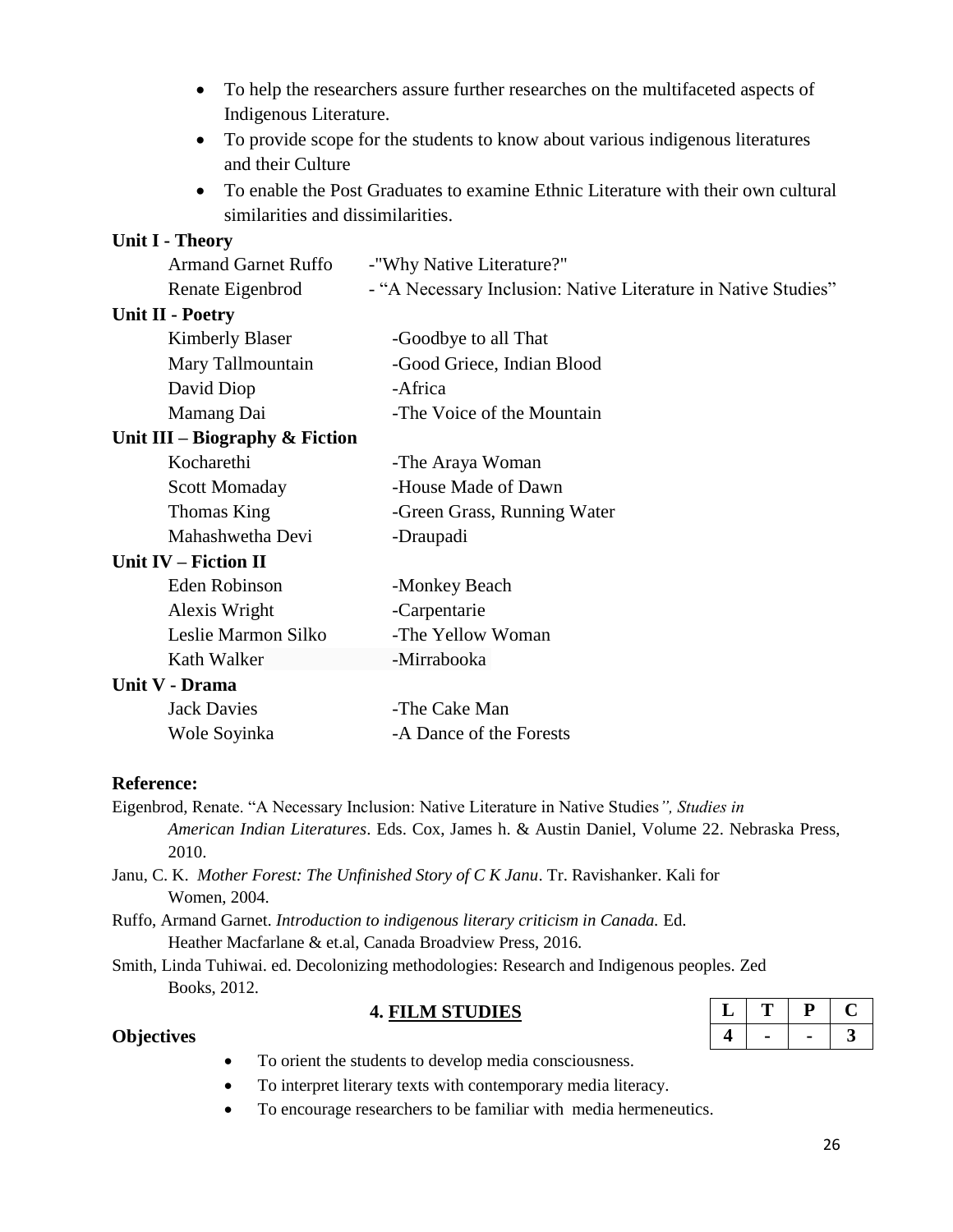To acquire specific skills in multidisciplinary research.

#### **Unit I - Media Theory**

Stuart Hall :*Deviancy, Politics and the Media*

Andre Bazin :"*Evolution of the Language of cinema*" (from Movies and Methods)

#### **Unit II – Media Theory**

Laura Mulvey : "*Visual Pleasure and Narrative Cinema"* Robert Stam& Louis Spence :*"Colonialism, Racism and Representation: an Introduction"* (all three from Movies and Methods)

#### **Unit III – Film & Script**

David Beniof : The film script of *Troy*

#### **Unit IV – Film Critique**

Clint Eastwood : *Invictus* (Adaptation of *Playing The Enemy: Nelson Mandela and the Game that Made A Nation* by John Carlin)

Jabbar Patel : *Dr. Babasaheb Ambedkar* (Biopic)

Richard Attenborough : *Gandhi* (Biopic)

#### **Unit V – Film Critique**

J. Mahendran : *Uthirippookkal (*Adaptation of Pudhumaipithan's short story *Chitrannai)* Mari Selvaraj : *PariyerumPerumal* (Based on real-life incidents) Adoor Gopalakrishnan : *Mathilukal* (Adaptation of Vaikom Muhammed Basheer's *Mathilukal)*

#### **References**:

 Hall, Stuart. *Deviancy, Politics and the Media*. Centre for Contemporary Cultural Studies Birmingham, 1971. Jayakanthan. *Of Men and Moments*, Trans. K S Subramanian. SahityaAkademi, 2014. Lodge, David. *20th Century Literary Criticism: A Reader*. Longman, 1972. Malvik, Anders Skare & Paulson, Sarah.J. *Literature in Contemporary Media Culture*. John Benjamins Publishing Company, 2016. McLuhan, Marshall. *Understanding Media*. McGraw-Hill, 19  *Gladiator*, Ridley Scott (Based on Daniel P. Mannix's novel *Those About To Die) Curious Case of Benjamin Button,* David Fincher (Based on F. Scott Fitzgerald's short story *Curious Case of Benjamin Button Paradesi,* Bala (based on P H Daniel's novel *Red Tea*)  *Naalu Pennungal,* Adoor Gopalakrishnan (based on four short stories written by Thakazhi Sivasankara Pillai)  *Bicycle Thieves,* Vittorio de Sica (based on Luigi Bartolini's novel *Ladri di biciclette*)  *Pather Panchali,* SatyajitRay (based on Bibhutibhushan Bandyopadhay's novel *Pather Panchali) The Chronicles of Narnia,* Andrew Adamson (based on CS Lewis' novel *The Chronicles of Narnia) Gone With the Wind,* Victor Fleming (Adaptation of Margaret Mitchell's *Gone With the Wind) Pride and Prejudice,* Joe Wright (Film version of Jane Austen's *Pride and Prejudice*)  *Devdas,* Sanjay Leela Bhansali *(*Film adaptation of Sharat Chandra Chattopadhyay's novel *Devdas) Sila Nerangalil Sila Manithargal,* A. Bhimsingh *(*based on Jayakanthan's *Sila Nerangalil Sila Manithargal)*

|  | D |  |
|--|---|--|
|  |   |  |

#### **5. GREEN LITERATURE**

#### **Learning Outcomes**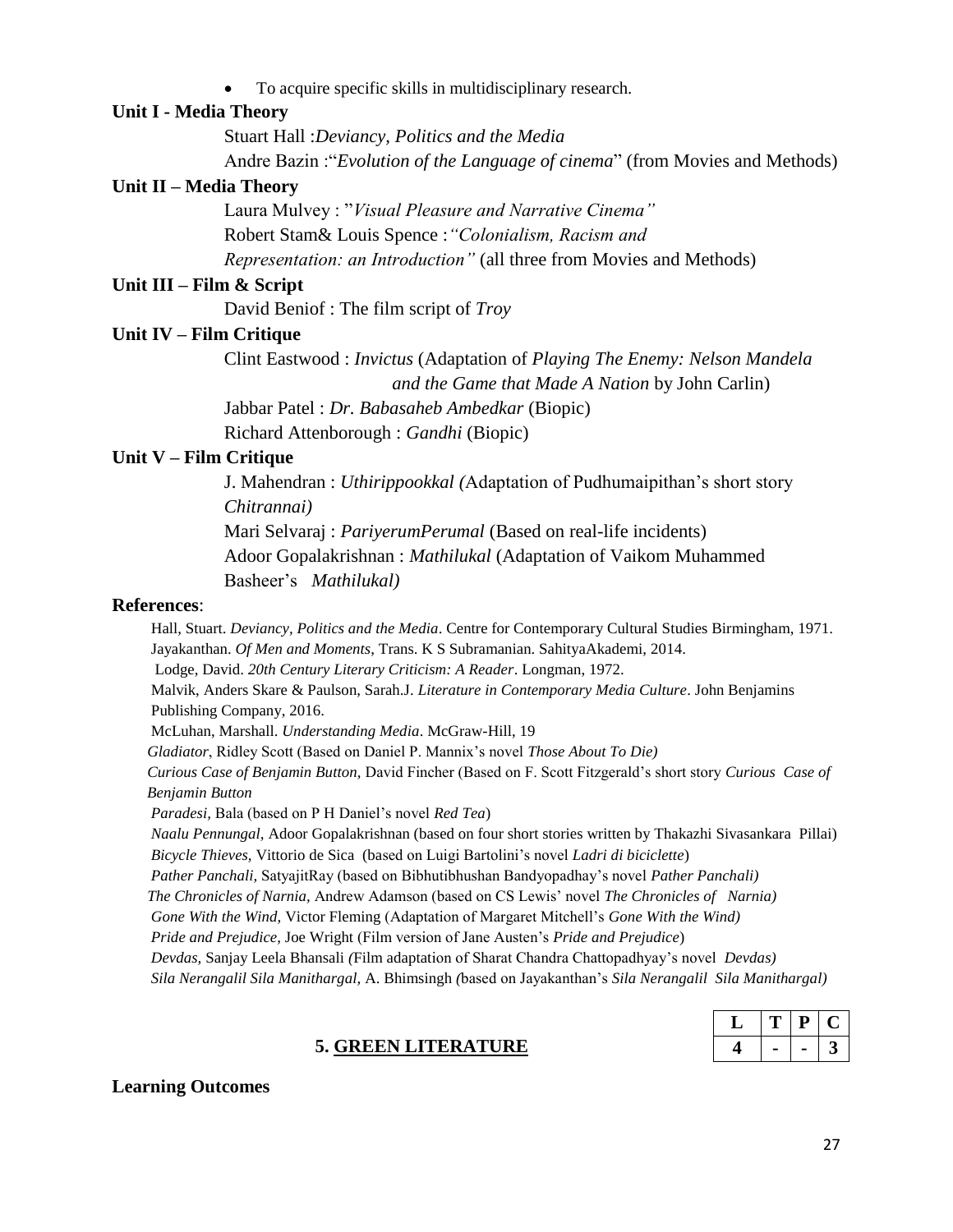- To gain a critical understanding and appreciation for ecocriticism.
- To apply ecocriticism to the reading of literary texts.
- To consider issues of environmentalism and sustainability from cultural, historical, and ethical perspectives.

#### **Unit I Introduction**

1. "Introduction: Literary Studies in an Age of Environmental Crisis" *Ecocritical Reader*

2.'' Naturalized woman and Feminized Nature" by Kate Soper 139-143

#### **Unit II Poetry**

| D.H.Lawrence          | Snake                             |
|-----------------------|-----------------------------------|
| Wordsworth            | Ode on Intimations of Immortality |
| Tennyson              | In Memoriam                       |
| William Cullen Bryant | The Gladness of Nature            |
| Slyria Chidi          | <b>Mother Nature</b>              |
| S.T.Coleridge         | To Nature                         |
| Rudyard Kipling       | The Glory at the Garden           |

### **Unit III Prose**

| Henry David Thoreau | Walden                          |
|---------------------|---------------------------------|
| Emerson             | <b>Nature</b>                   |
| Nirmal Selvamony    | Thinai Poetics and Tamil Poetry |

## **Unit IV Fiction**

| Tagore                | Mukhtha Dhara           |
|-----------------------|-------------------------|
| Barbara Kingsolver    | <b>Flight Behaviour</b> |
| <b>Easterine Kire</b> | The River Sleeps        |

### **Unit VEco-films**

The 11 th Hour Avatar Life of Pie

### **References**

- Nirmal Selvamony, "tiNai poetics and Tamil Poetry." Horizons: Critical Perspectives on Language and Literature. Ed. Suresh Frederick. Thanjavur: Amirthamani Publications, 2011, 1- 15
- Glotfelty, Cheryll . *The Ecocritical Reader*, University of Georgia Press , 1996.
- Soper, Kate. *What is nature*? Blackwell 1995

| u. | п<br>г |  |
|----|--------|--|
|    |        |  |

## **6. SUBALTERN STUDIES**

### **Learning Outcomes:**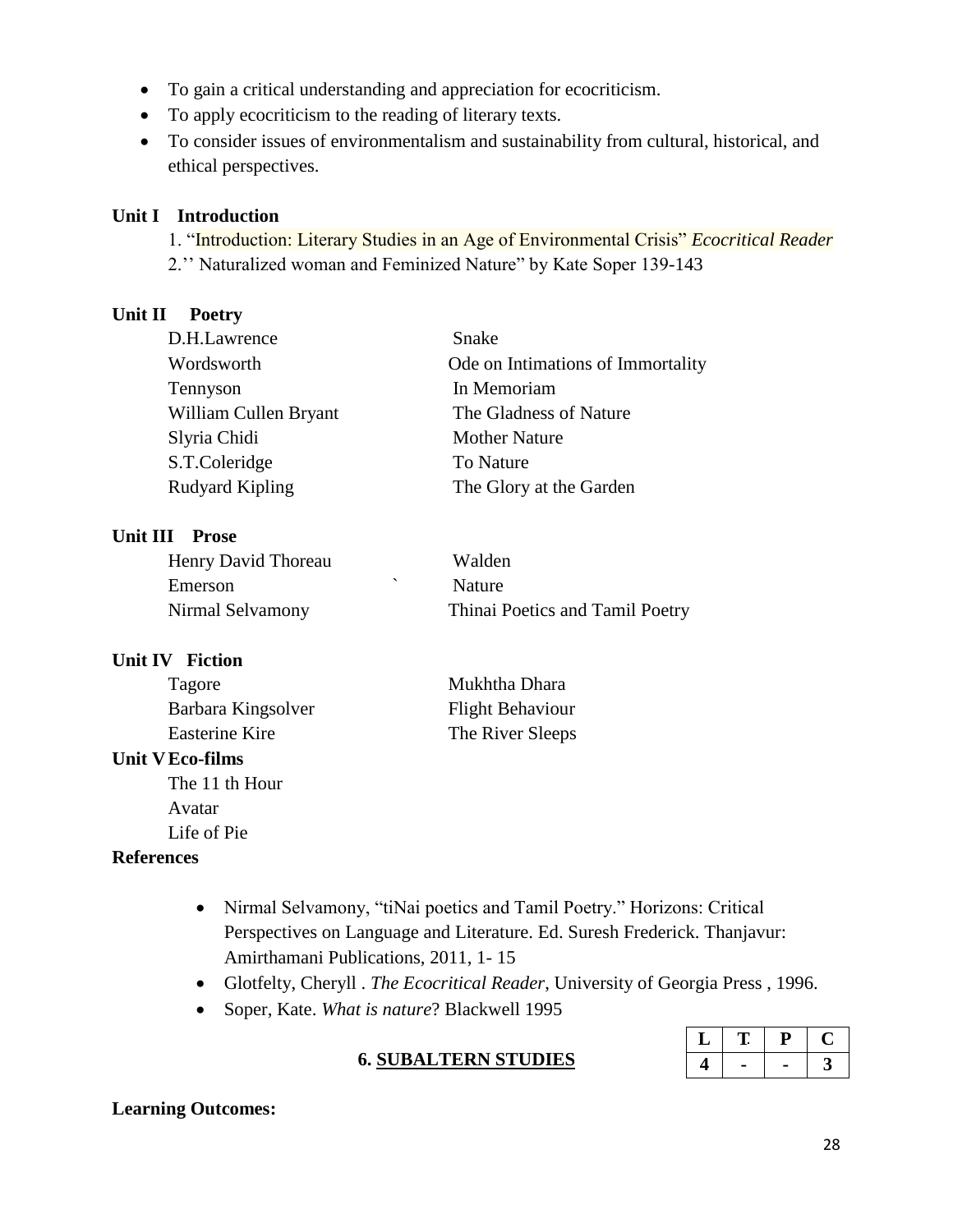In critical theory and post colonialism, subaltern refers to the populations that are socially, politically and geographically outside of the hegemonic power structure of the colony and of the colonial homeland. This paper attempts to sensitize the students on the issues of gender, race, caste and refugee experiences.

**Unit I**

| <b>Gayatri Chakravorty Spivak:</b>                                             | Subaltern Studies: Deconstructing Historiography [<br>An Introduction to Selected Subaltern Studies . eds<br>Ranajit Guha and Gayatri Chakravorty Spivak. New<br>Delhi: OUP 1988.vol. 1] |
|--------------------------------------------------------------------------------|------------------------------------------------------------------------------------------------------------------------------------------------------------------------------------------|
| Léopold Sédar Senghor :                                                        | On Negritude                                                                                                                                                                             |
| Arjun Dangle:                                                                  | Literature of Revolt. [an extract from Poisoned<br>Bread ed: Arjun Dangle New Delhi: Orient Black<br>Swan, 2009]                                                                         |
| <b>Unit II</b><br><b>Gender: Autobiographies</b>                               |                                                                                                                                                                                          |
| C.K.Janu:<br>$\bullet$                                                         | Mother Forest: The Unfinished Story of CK Janu                                                                                                                                           |
| Laxmi:                                                                         | Me Hijra, Me Laxmi                                                                                                                                                                       |
| <b>Unit III</b><br>Race                                                        |                                                                                                                                                                                          |
| Claude Mckay:                                                                  | "If We must Die"                                                                                                                                                                         |
| W.E.B.Dubois:                                                                  | "Of the Faith of the Fathers", [Chapter X: The souls<br>of the Black folk]                                                                                                               |
| Chimamanda Ngozi Adichie:                                                      | Half of a Yellow Sun                                                                                                                                                                     |
| <b>Unit IV Caste</b>                                                           |                                                                                                                                                                                          |
| Sivakami:<br>$\bullet$                                                         | The Grip of Change and Author's Notes                                                                                                                                                    |
| Tumbadi Ramaiah:                                                               | Manegara                                                                                                                                                                                 |
| <b>Unit V Refugee Experience</b>                                               |                                                                                                                                                                                          |
| 1. Selection from A Second Sunrise R. Cheran by Navayana<br>Publications. 2012 |                                                                                                                                                                                          |
| 2. Shaun Tan's:                                                                | The Arrival,                                                                                                                                                                             |
| <b>References:</b>                                                             |                                                                                                                                                                                          |

- Selected Subaltern Studies, Ed. Ranjit Guha and Gayatri Spivok, OUP, 1988.
- Mapping Subaltern Studies and the Postcolonial, Ed. Vinayak Chaturvedi, Verso, 2012

## **7.THEORY AND PRACTICE OF TRANSLATION**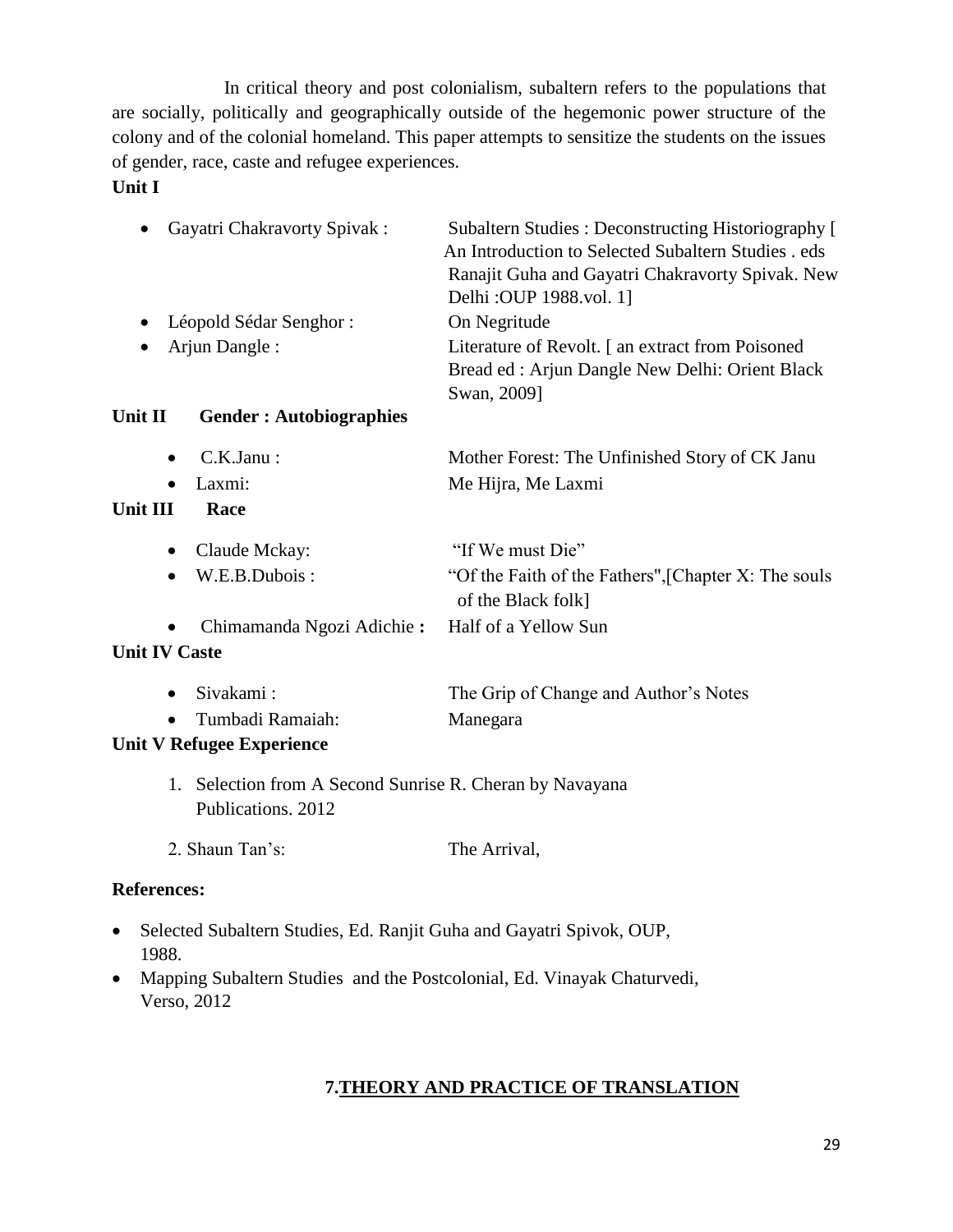| .,<br>ــ |  |  |
|----------|--|--|
|          |  |  |

#### **Learning Outcomes:**

- To make students analyse any source text on the basis of lexical, syntactic and stylistic issues.
- To make students familiarize theorists and theories in translation.
- To involve students in attempting translation.

#### **Unit-1 Translation and its Perspectives**

Language as a Medium - Definitions of Translation - Linguistic and Cultural Distances between the Source and Target Languages - Linguistic Untranslatability - Cultural Untranslatability

#### **Unit-2 Theories and Theorists**

Major Theories: Philological Theory, Linguistic Theory, Sociolinguistic Theory, Integrated Theory Major Theorists: J.C.Catford, Eugene A. Nida, Peter Newmark, Sujit Mukherjee

#### **Unit-3 Lexical Problems and Compensatory Mechanisms Borrowing**

Definition - Literal Translation – Transliteration, Omission, Addition, Lexical Creation, Transcreation Using Multi-lexical Units - Replacing a Specific Term by a Generic Term - Hybrid Formation

### **Unit-4 Syntactic Problems and Strategies Applied**

Active and Passive Constructions - Double Words - Repetitive Words – Ideophones - Reduplications

### **Unit-5 Stylistic Problems and Strategies Applied**

Imagery – Idioms, Proverbs, Non-verbal Communication, Honorific Affixes, Translation of Proper Names, Vocatives

### **Reference Books:**

CatfordJ.C. *A Linguistic Theory of Translation.* London: Oxford Up,1965. Mukherjee, Sujit. *Translation as Recovery.* Delhi: Pencraft International,2004. Newmark, Peter. *Approached to Translation.* Oxford: Pergamon,1982. Nida, Eugene A. *Toward a Science of Translating.* London:Brill,1964. Nihamathullah A. *Procedures of Translating.* Thirunelveli: Shameem Publication,2009

### **8. THIRD WORLD LITERATURE**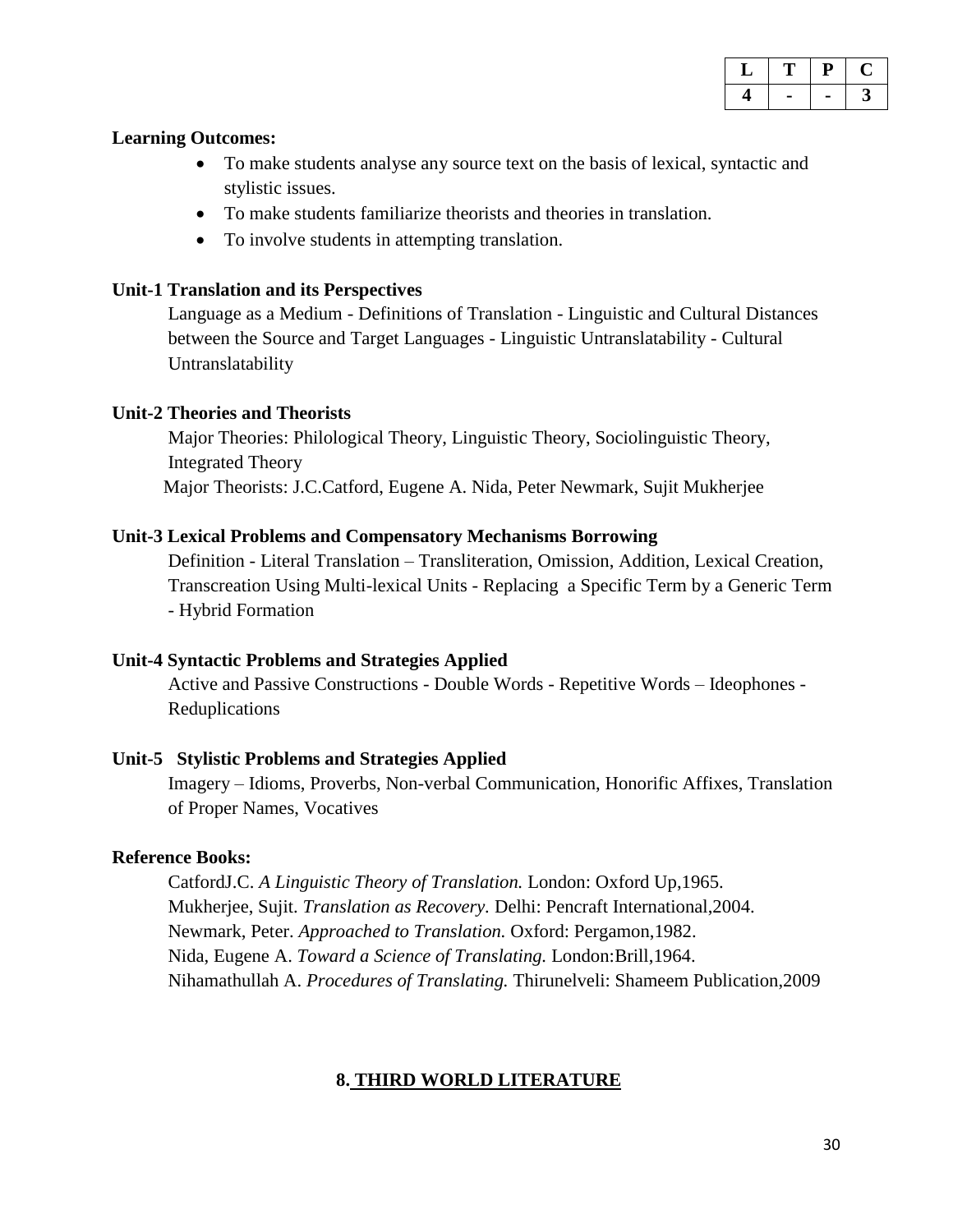| u |  |  |
|---|--|--|
|   |  |  |

#### **Objectives:**

- To familiarize the seminal works of eminent Post-Colonial Writers.
- To disseminate the aspect of subjectivity, race and class as they inhere in the postcolonial space.
- To make the students aware of various cultures and their traditions.
- To enable the students to know about the aim and scope of Third world Literatures.
- To provide scope for the Post Graduates to know the significance of Third world literature in Post-colonial writings

## **Unit I- General Introduction** Salman Rushdie - Commonwealth Literature does not exist [NgugiwaThiong'o -](https://ngugiwathiongo.com/about/) Decolonizing the Mind **Unit II - Poetry**  Judith Wright - Train Journey Margaret Atwood -Journey to the Interior Dereck Walcott - Ruins of a Great House David Diop - Africa **Unit III- Prose**  Chinua Achebe - The Novelist as Teacher Arundhati Roy **- The End of Imagination Unit IV - Drama**  Asif Currinboy - Refugee Wole Soyinka - The Lion and the Jewel **Unit V - Fiction**  Manohar Malgonkar -Bend in the Ganges Amitav Ghosh - Sea of Poppies

#### **References:**

McLeod, John. *Beginning Postcolonialism.*Manchester University Press, 2000. Nayar, Pramod K*. Postcolonial Literature: An Introduction.*Pearson Education India, 2008. Loomba, Ania*. Colonialism-postcolonialism.* Psychology Press, 1998. Rushdie, Salman. *Imaginary Homelands.*Vintage, 2010. Ghosh, Amitav. *Sea of Poppies.* Penguin India, 2015. Malgonkar, Manohar. *Bend in the Ganges*.India Ink/Roli Books, 2009. Currimbhoy,Asif. *Refugee.*India Ink/Roli Books, 2009.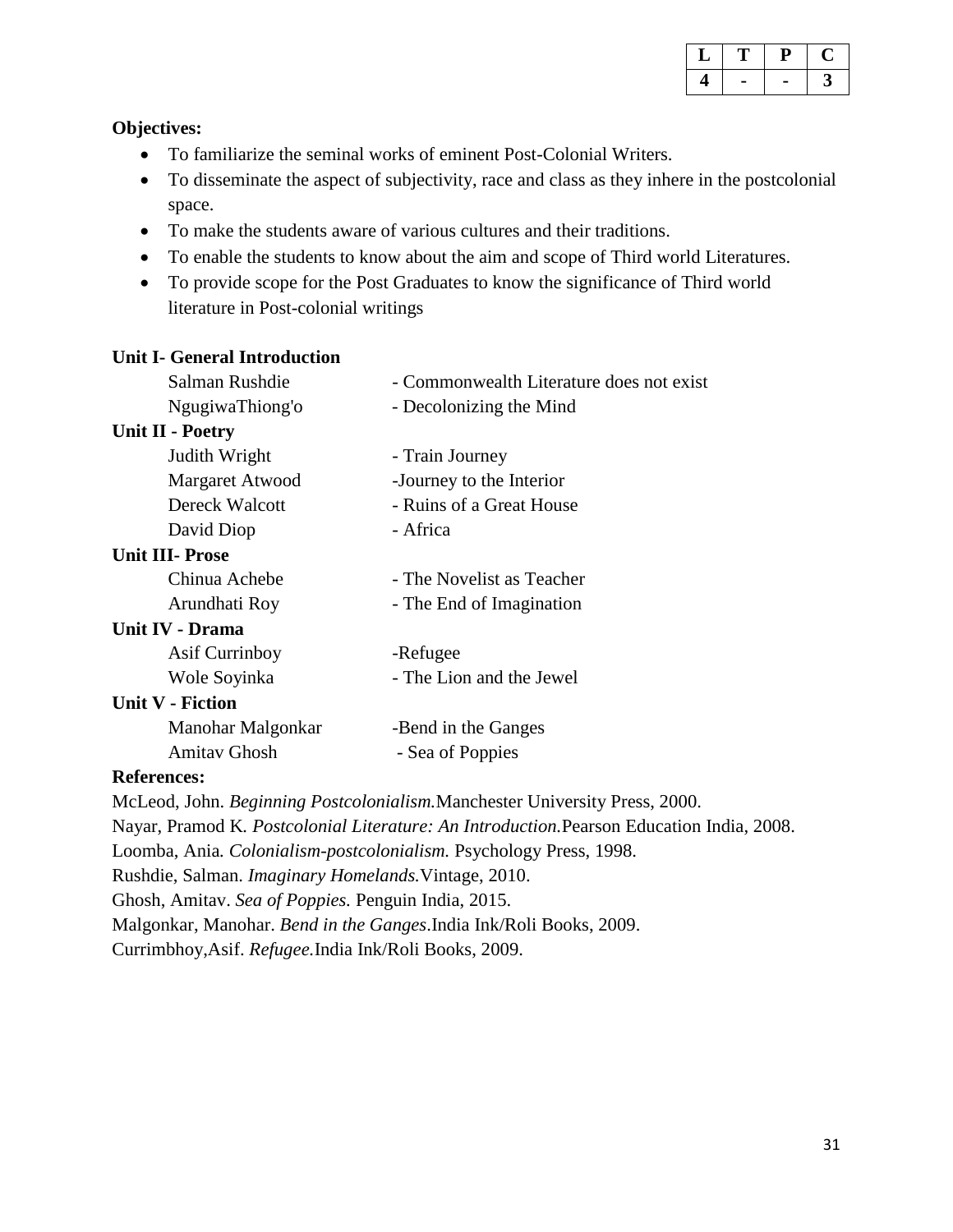### **9. WOMEN'S LITERATURE**

|  | Η, |  |
|--|----|--|
|  |    |  |

#### **Learning Outcomes**

- Evaluate, compare and critique gender and feminist theories.
- Recognize and realize the power of womanhood in society and nation building.
- Knowledge of the theoretical foundations underlying gender studies from history in India and abroad.
- Have a gender mainstreaming approach and woman empowerment.

#### **Unit I - History and theory of Feminism**

- Socialist and Marxist Feminism, Radical Feminism, Liberal Feminism, Black Feminism
- Wave theory, Women's liberation in the USA, Post Feminism, French Feminismmovements and ideology.

#### **Unit II- Poem**

| Kamala Das    | An Introduction  |
|---------------|------------------|
| Sylvia Plath  | Lady Lazarus     |
| Maya Angelo   | Phenomenal Woman |
| Judith wright | Woman to Man     |

#### **Unit III- Prose**

| Simon de Beauvoir | Second Sex [Chapter 14] |
|-------------------|-------------------------|
| Helene Cixous     | The Laugh of the Medusa |

#### **Unit IV- Drama**

| Paula Vogel       | How I learned to drive |
|-------------------|------------------------|
| Wendy Wasserstein | The Heidi Chronicles   |

#### **Unit V- Fiction**

| <b>Margaret Atwood</b> | The Handmaid's Tale |
|------------------------|---------------------|
| Bapsi Sidwa            | The Pakistani Bride |

#### **References**

- Valenti Jessica. *The Full Frontal Feminism: A Young Woman's Guide to Why Feminism Matters*. Basic Books, 2014.
- Vogel Lise. *Marxism and the Oppression of Women*. Rutgers University Press, 1983.
- Showalter, Ellaine. *The New Feminist Criticism*, 1985.
- Encyclopaedia of LGBT History in America, 2004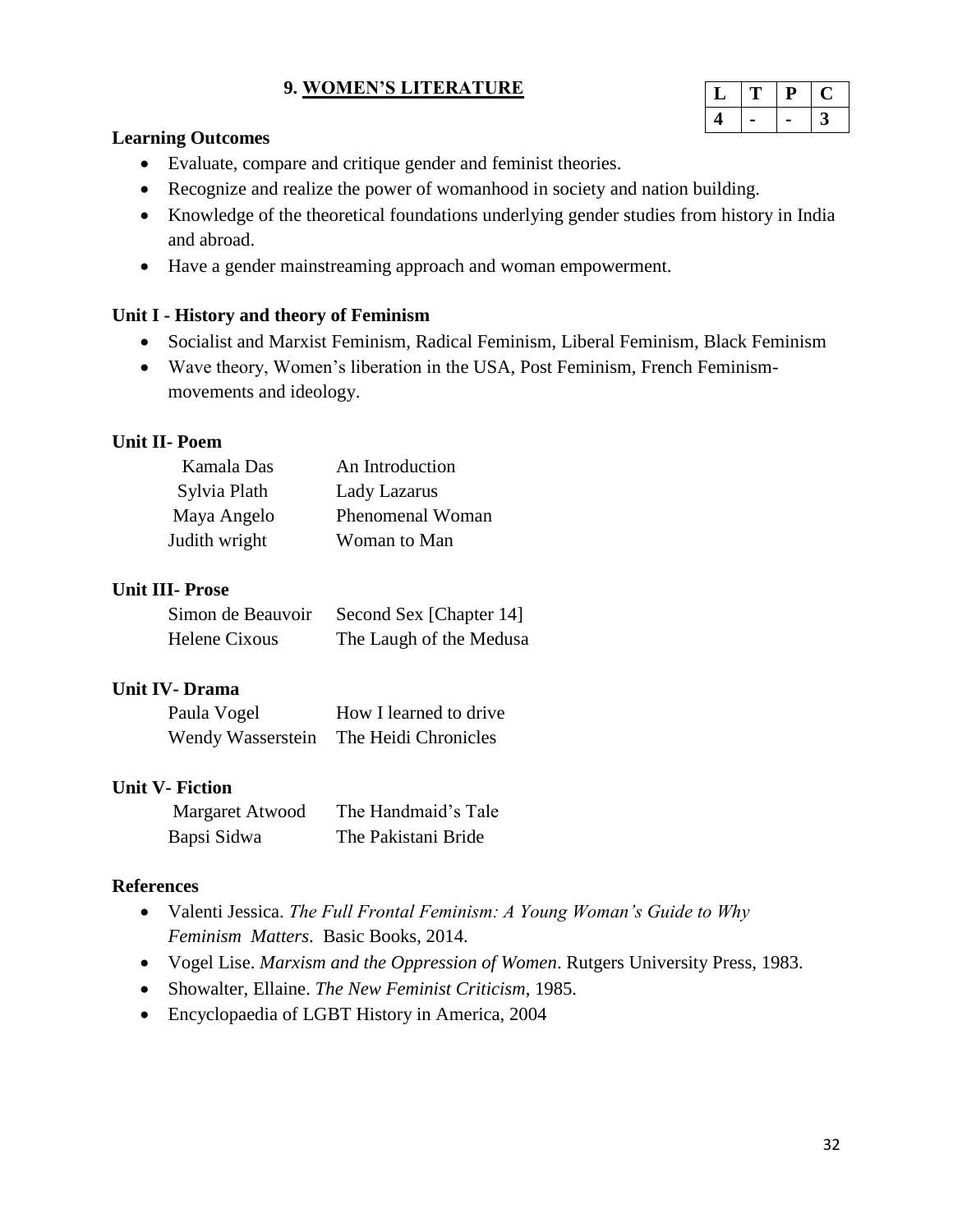### **10. WRITING FOR MEDIA**

#### **Objectives**

- To introduce the role of Print Media in sharing information and knowledge.
- To familiarize the students about the new trends and facilities in media.
- To introduce the students about the significance of Media in modern era.
- To familiarize the students about the role of media in the field of education.
- To provide scope for the Post Graduates to examine Media as a promoter in literary Writings.

#### **UNIT - 1**

**Print Medium:** Nature and characteristics of a Newspaper- Readers' perception – general and specialized newspapers – Editorial policy and style – language – inverted pyramid – source attribution – writing features and articles- Comparative analysis of Tamil and English dailies – Freelancing.

#### **UNIT - 2**

**Magazines:** General and specialized magazines – contents – target readers – language – writing style – pictures and illustrations – features and special articles – Tamil Magazines vs English magazines: a comparative analysis – Freelancing.

#### **UNIT- 3**

**Radio:** Nature and characteristics of Radio – Radio for information, education and Entertainment –News headlines and highlights – News features – talk shows – interviews – Radio Jockeying – technological factors in writing for electronic media.

#### **UNIT - 4**

**Television**: Nature and characteristics of television – audio and visual elements – writing television news – time factor – informational and educational programmes – general and special audience programmes – language and style of presentation – Video jockeying – entertainment programmes – audience participation.

#### **UNIT - 5**

**Web Writing:** Characteristics of web writing – technical writing – blogs – online journalism – Freedom of Speech – Restrictions on publications – ethics and Responsibility – defamation – libel.

#### **REFERENCES:**

Mencher, Melvin. "News Reporting and Writing". New York. McGraw Hill Pub. 2003. Navin Chandra &Chaughan. 'Journalism Today'. Kanishka Pub. New Delhi 1997. Shrivastava, K.M. 'Radio and TV Journalism'. New Delhi. Sterling Publishers, 1989. Hilliard, Robert. 'Writing for Television, radio and new media (8th ed.). Belmont. Wadsworth Pub. 2004.

White, Ted. 'Broadcast news writing, Reporting and Producing' 4th ed. Oxford. Focal Press. 2006.

| ⊷ | L |  |
|---|---|--|
|   |   |  |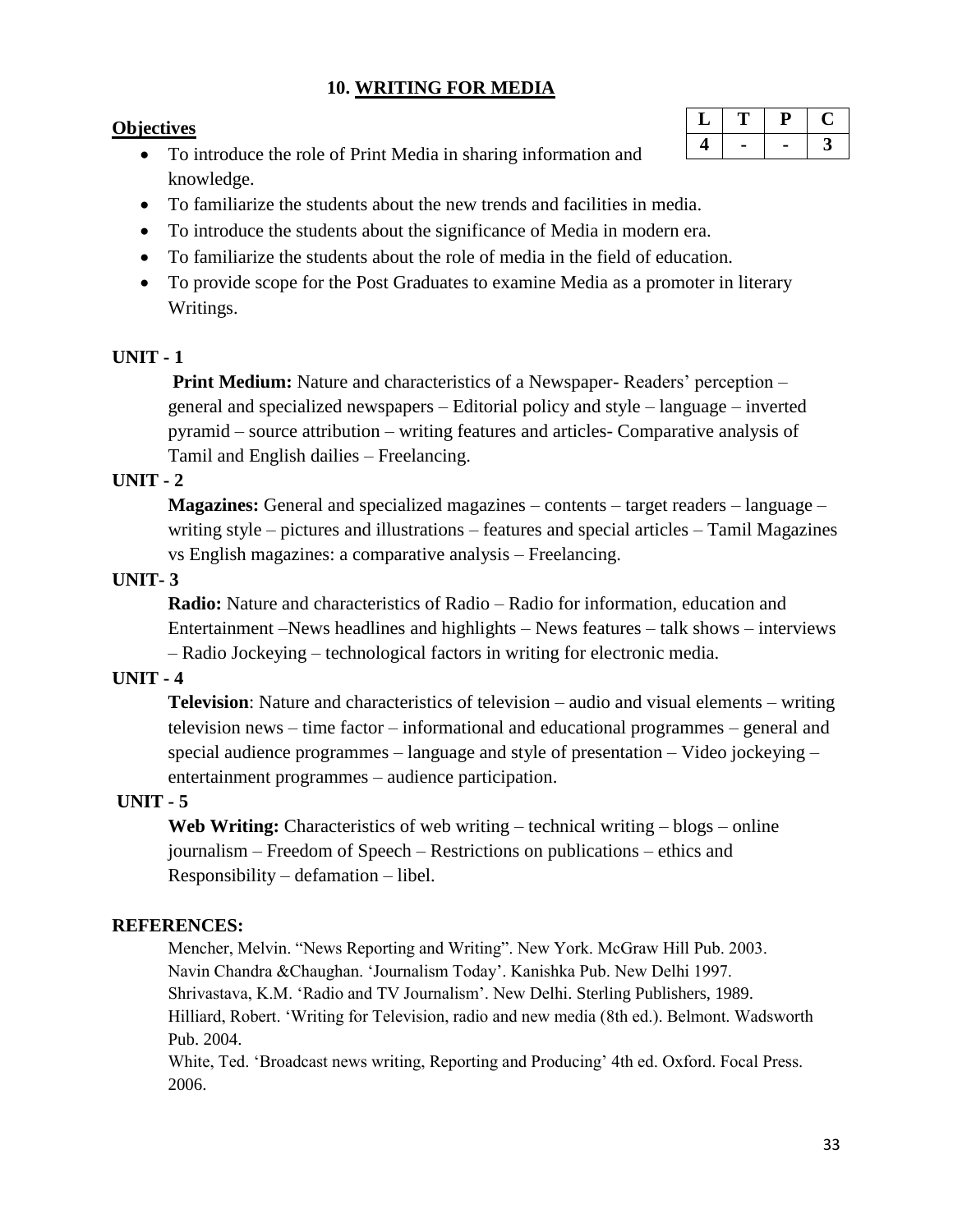### **11. AMERICAN POETRY - POST 1940**

#### **Learning Outcomes**:

To provide the students with a thorough knowledge of American poetry after 1940

To enable students to grasp contemporary American poetry in all its variations and reflect on them for their literary value, while also imparting information on the drastic changes in the cultural scene upto the present day as visible in American poetry.

To provide a study of the various techniques and forms of poetry in American poetry.

#### **Unit I**

Robert Lowell: 1. "Man and Wife" 2. "Skunk Hour" 3. "Eye and Tooth" 4. "For the Union Dead."

Elizabeth Bishop: 1. "At the Fishhouses" 2. "The Burglar of Babylon" 3. "Pink Dog" 4. "Pleasure Seas."

Allen Ginsberg: "Kaddish."

#### **Unit II**

Adrienne Rich: 1. "Readings of History" 2. "Face to Face" 3. "Nightbreak" 4. "In Those Years" Gregory Corso: 1. "Marriage" 2. "Birthplace Revisited."

Charles Olson: 1. "The Kingfisher," 2. "I, Maximus of Gloucester, to You."

#### **Unit III**

Anne Sexton: 1. "The Exorcists." 2. "Housewife." 3. "The Sickness Unto Death." 4. "The Love Plant."

Gary Snyder: "Rip-Rap."

Robert Creeley: 1. "The Innocence." 2. "The Door."

Kenneth Koch: "Thank you."

#### **Unit IV**

Sylvia Plath: 1. "Lady Lazarus" 2. "Tulips" 3. "The Moon and the Yew Tree." 4. "Daddy."

Frank O"Hara: 1. "Ode to Joy." 2. "The Day Lady Died."

Edward Dorn: 1. "The Rick of Green Wood," 2. "The Hide of My Mother." 3. "The Air of June Sings."

#### **Unit V**

Gwendolyn Brooks 1. "The mother." 2. "Beauty Shoppe." 3. "Boy Breaking Glass." 4. "Riot." John Ashbery: "The Boy."

Theresa Hak Kyun Cha: "Dictee."

#### **Reference:**

- 1. Twentieth Century Verse: An Anglo-American Anthology, ed. C.T.Thomas, Macmillan, 1979
- 2. American Literature, Vol.2, Ed. William E.Cain. Newyork: Penguin Academics, 2004.
- 3. The Norton Anthology of American Literature, Ed. Nina Baym, 1979.
- 4. Norton Anthology of African American Literature, Ed. Henry Louis Gates, Jr., et. al., Third edition, 2014.
- 5. The Swallow Anthology of New American Poets, Ed. David Yezzi, 2009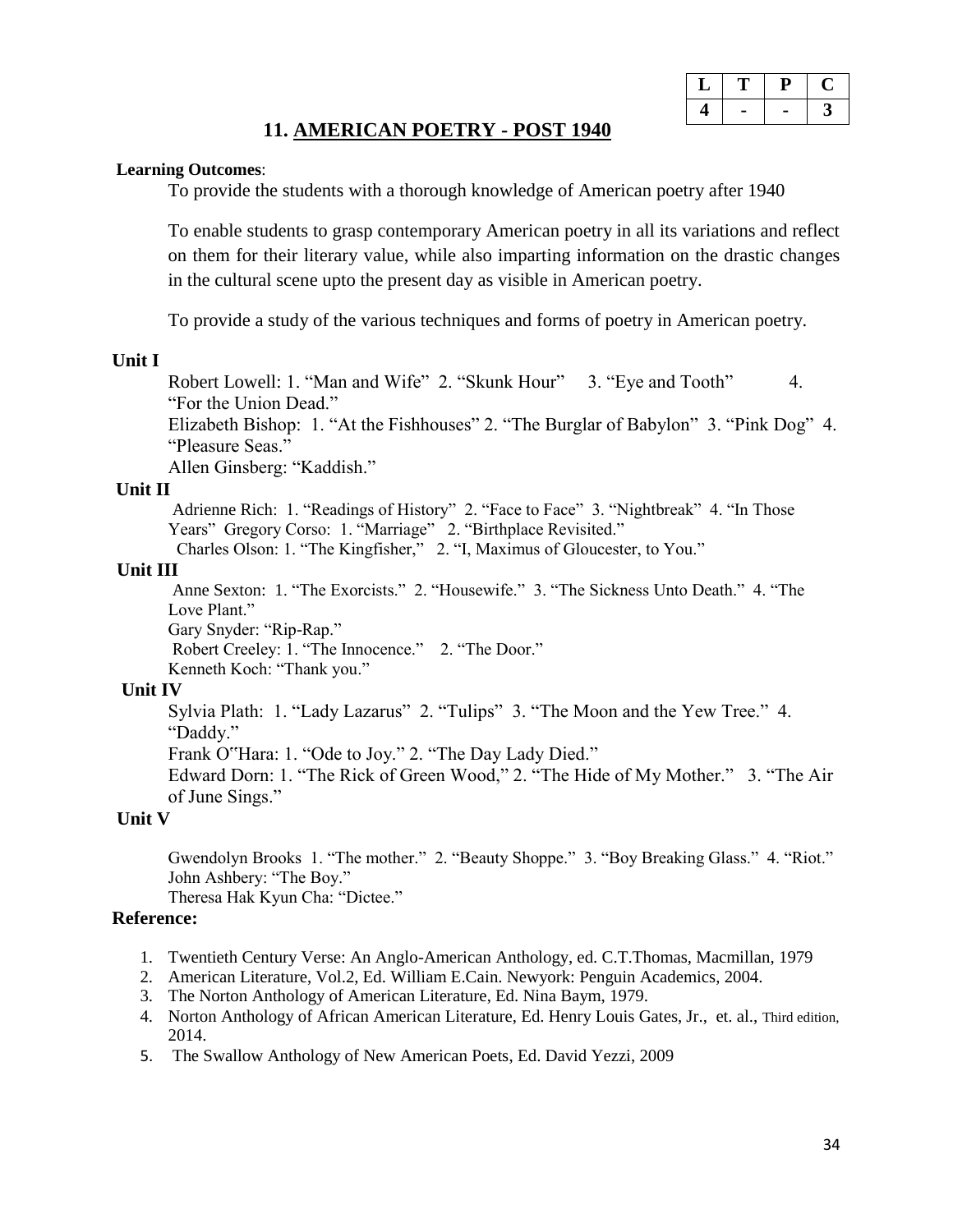### **SUPPORTIVE PAPERS**

### **1. ACADEMIC WRITING**

|  | ۰. |  |
|--|----|--|
|  |    |  |

#### **Learning outcomes:**

- Develop enhanced scholarly writing skills
- Demonstrate research skills, integrate own views with that of others.
- Experience the different kinds of writings and learn to use in the profession.

#### **Unit I**

Introduction Different approaches to writing Writing Process

#### **Unit II**

Grammar- Basic sentences, verbs, nouns, delayed subjects, long and short sentences, parallelism

#### **Unit III**

Working with words – misleading words, one word for many, complicated words, avoiding metaphors, redundant words

#### **Unit IV**

Writing Paragraphs Types of paragraphs- Complex paragraphs Writing cause-effect and visuals

#### **Unit V**

Writing research papers Writing reports

### **Textbook**

• Renu Gupta, A Course in Academic Writing, OBS, 2017.

#### **References**

- Bailey. S. 2015. Academic Writing: AHandbook for International Students. London and New York: Routledge
- Jordan, R.R. 199. Academic Writing Course. London: Nelson/Lon ngman.
- Swales, J. and C. Feak.2012. Academic Writing for Graduate Students: Essential Skills and Tasks. Michigan University Press.